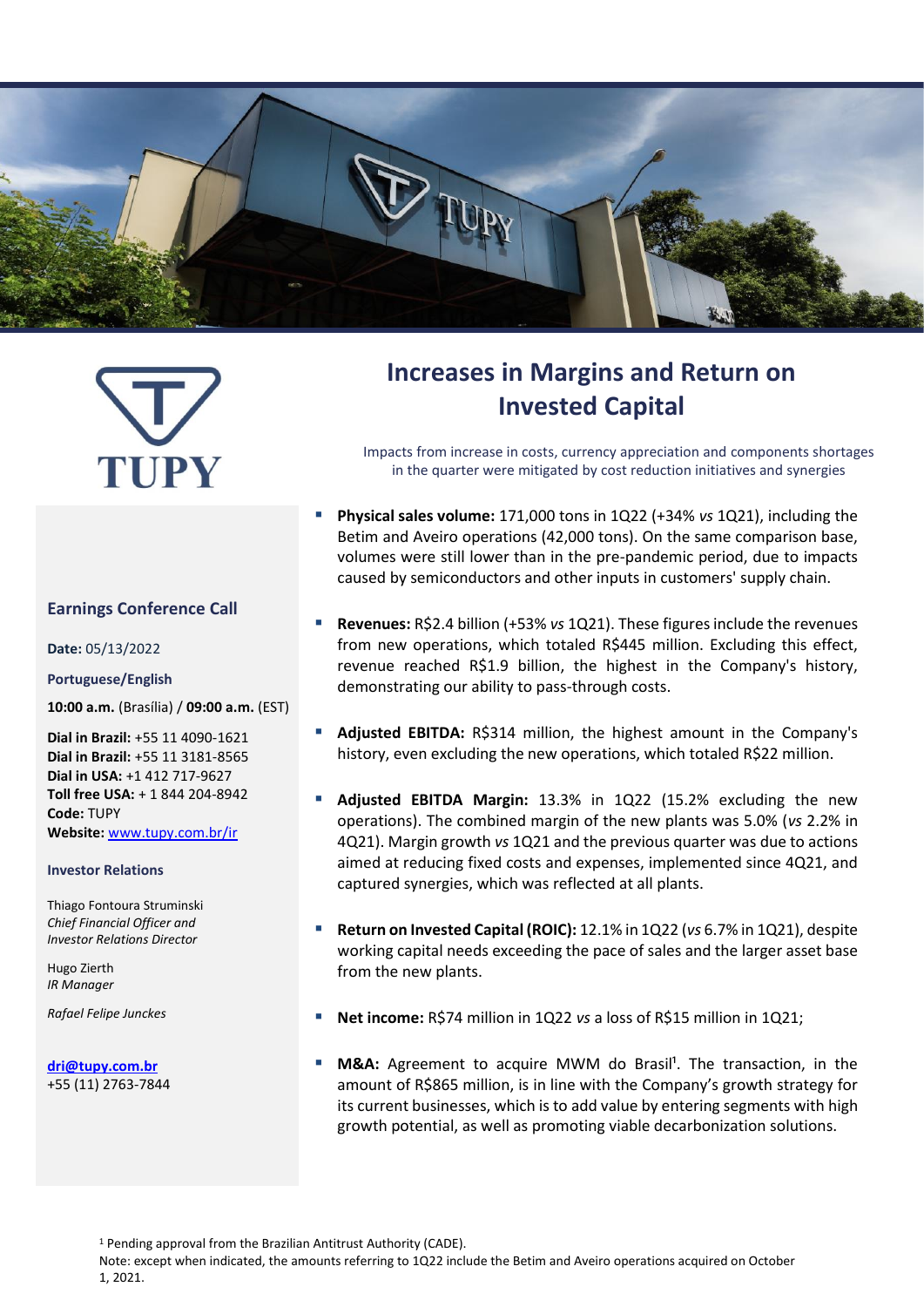#### **MESSAGE FROM MANAGEMENT**

The results for the first quarter of 2022 reflect the benefits from several initiatives that were implemented more intensively since the end of 2021. We adjusted our production processes, cost structures and expenses to the challenges of our customers' supply chain, such as the shortage of semiconductors, increasing prices, and unavailability of materials.

We increased margins in the Betim and Aveiro operations, acquired in October 2021, which were impacted by non-recurring effects that commonly occur during integration processes. We are anticipating the synergies related to gains on bargain purchases, production flexibility, and exchange of best practices. We also identified many opportunities that will contribute to increases in margins and in the Company's Return on Invested Capital (ROIC) as a whole, in line with our business plan.

In this first quarter, we also had efficiency gains in the operations located in Mexico, resulting from several actions implemented by a new management structure.

Tupy's plants are located in countries with competitive costs and availability of energy, factors that, coupled with our scale, quality and innovation capacity proven over the decades, will allow us to offer new products and services to support the growth of our customers, the leading manufacturers of commercial vehicles, machinery and equipment in the West.

#### **Solid results and resilience against external factors**

As in previous quarters, we still witness customer stoppages and production volumes below their potential, due to bottlenecks in the production chain. However, even in this volatile scenario, increase in truck manufacturing is projected in both the foreign and domestic markets. This is expected either due to the replenishing of inventories, new investments, or incentives, such as the provisional measure for fleet renewal in Brazil, aimed at 26% of trucks circulating in the country.

The increase in raw material costs and the currency appreciation also impacted costs and revenues of the Company's operations in the quarter. Despite these effects, several management initiatives and the resilience of our business model contributed to achieving solid results. We increased margins and recorded, in this quarter, the highest net revenue and Adjusted EBITDA in the Company's history, even after excluding the Teksid operations acquired in October. Using this criterion for a better comparison, although the physical sales volume in the period decreased by 12% *vs* 1Q19 (pre-pandemic), our Adjusted EBITDA increased by 113% considering the same asset base and investments below depreciation.

Investment discipline also contributed to the increase in ROIC, which reached 12% in 1Q22 (*vs* 7% in 1Q21), despite the increase in invested capital due the acquisition of the new plants.

#### **Acquisition of MWM do Brasil: adding value and decarbonization solutions**

On April 18, 2022, we announced the acquisition of MWM do Brasil, which is still pending approval by the Brazilian Antitrust Authority (CADE).

This acquisition is in line with the strategic architecture we designed for Tupy, aimed at bringing many opportunities to advance our business, in particular for machining, assembly and engineering services. It also provides us with new growth avenues that are adjacent to our current model, adding revenue diversity and exposure to countercyclical sectors, such as spare parts, reinforcing our resilience to market fluctuations.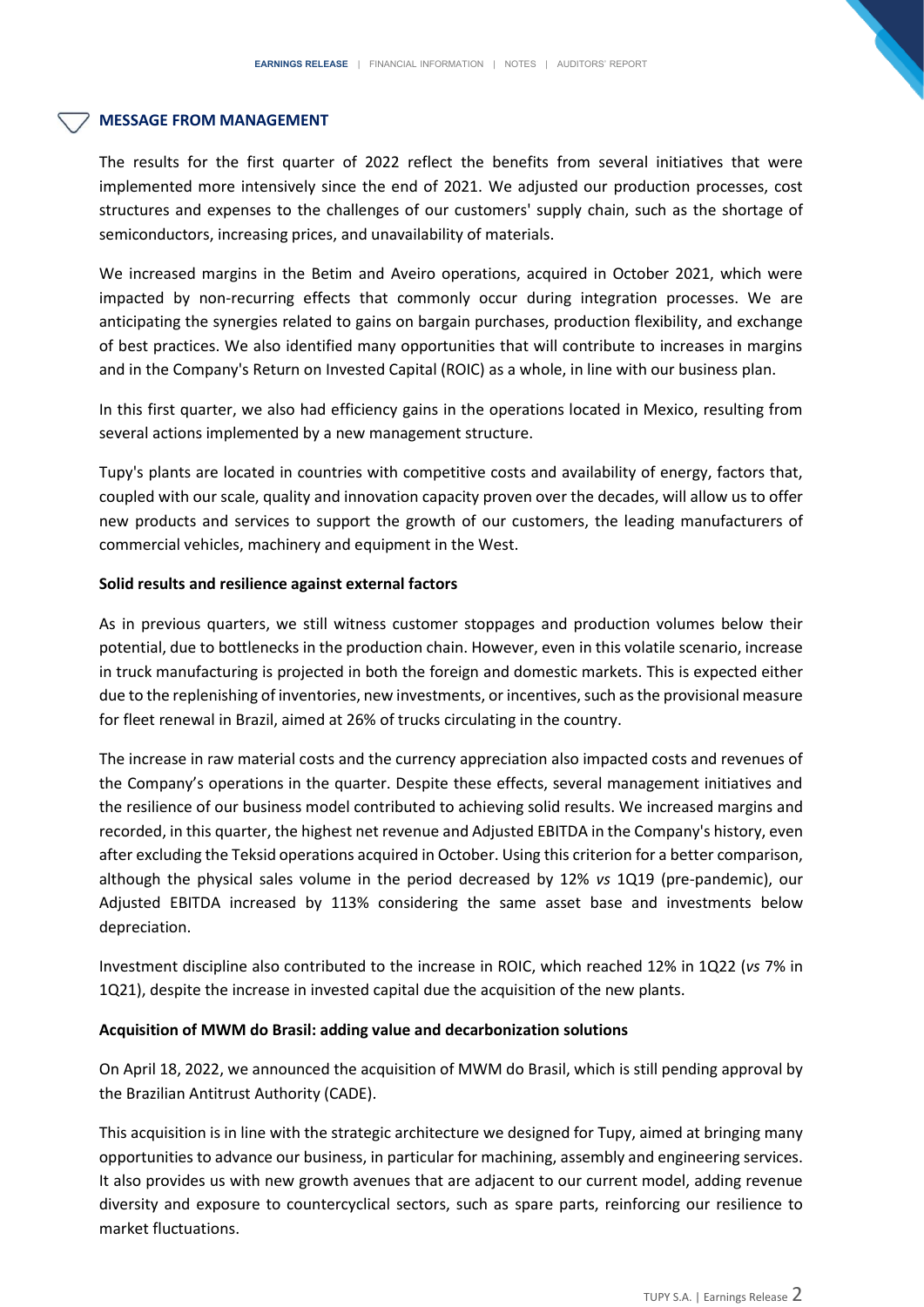Expanding in the Energy sector will also increase our presence in businesses and customers that have grown with the Brazilian agricultural sector. In this scenario, we highlight businesses associated with new alternative fuels, such as biogas, biomethane, natural gas, biodiesel and hydrogen, which meet our customers' demand for decarbonization, in addition to energy generation.

All the innovations we have announced are the result of the ongoing transformation approach that we encourage at the Company. The technological capital and talent base that MWM team brings to Tupy reinforces our practice of continuing to invest in people and their unlimited capacity to transform knowledge, technology and partnerships into value.

#### **Sustainability linked to business**

We recently published our Sustainability Report, prepared according to the Global Reporting Initiative (GRI) guidelines. In the report, we highlight the importance of investing in technological knowledge in the pursuit of sustainable development. To achieve this, we believe in the strength of our Engineering team and the relationships fostered in the innovation ecosystem.

In fact, throughout 2022, we will announce new partnerships that will help position Tupy as an important player in the decarbonization process of its customers, capturing the opportunities that will arise from this new economy.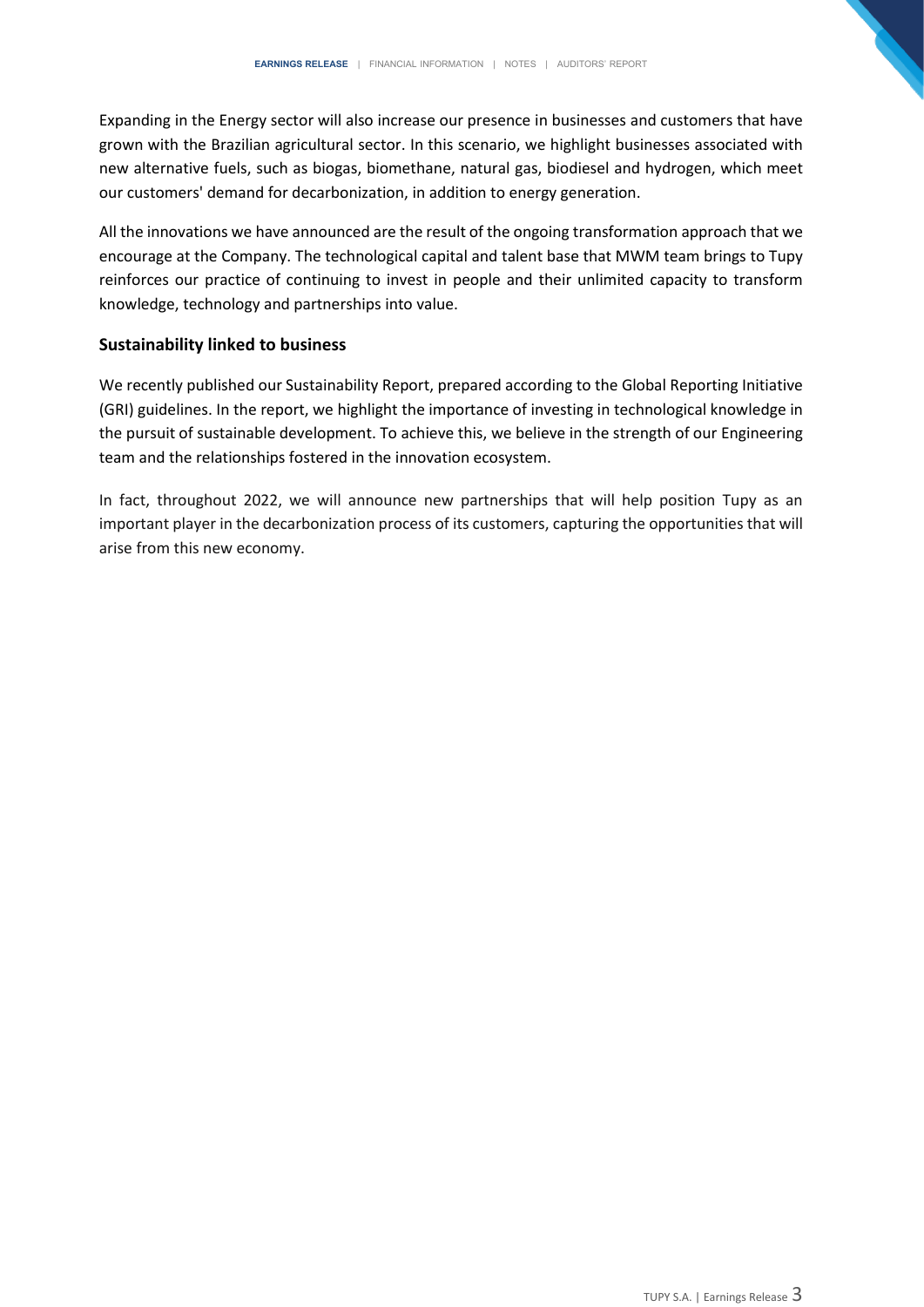#### **SUMMARIZED RESULTS**

|                                                           | Consolidated (R\$ thousand) |             |          |  |
|-----------------------------------------------------------|-----------------------------|-------------|----------|--|
| <b>SUMMARY</b>                                            | <b>1Q22</b>                 | 1Q21        | Chg. [%] |  |
| <b>Revenues</b>                                           | 2,364,297                   | 1,544,255   | 53.1%    |  |
| Cost of goods sold                                        | (1,954,658)                 | (1,304,282) | 49.9%    |  |
| <b>Gross Profit</b>                                       | 409,639                     | 239,973     | 70.7%    |  |
| % on Revenues                                             | 17.3%                       | 15.5%       |          |  |
| Operating expenses                                        | (179, 952)                  | (118, 361)  | 52.0%    |  |
| Other operating expenses                                  | (32, 787)                   | (41, 327)   | $-20.7%$ |  |
| <b>Income before Financial Result</b>                     | 196,900                     | 80,285      | 145.3%   |  |
| % on Revenues                                             | 8.3%                        | 5.2%        |          |  |
| Net financial income (loss)                               | (98, 479)                   | (58, 708)   |          |  |
| Income (Loss) before Tax Effects                          | 98,421                      | 21,577      | 356.1%   |  |
| % on Revenues                                             | 4.2%                        | 1.4%        |          |  |
| Income tax and social contribution Social                 | (24, 422)                   | (36, 483)   | $-33.1%$ |  |
| <b>Net Income (Loss)</b>                                  | 73,999                      | (14, 906)   |          |  |
| % on Revenues                                             | 3.1%                        | $-1.0%$     |          |  |
|                                                           |                             |             |          |  |
| EBITDA (CVM Inst. 527/12)                                 | 294,525                     | 172,632     | 70.6%    |  |
| % on Revenues                                             | 12.5%                       | 11.2%       |          |  |
| <b>Adjusted EBITDA</b>                                    | 313,725                     | 199,061     | 57.6%    |  |
| % on Revenues                                             | 13.3%                       | 12.9%       |          |  |
|                                                           |                             |             |          |  |
| Average exchange rate (R\$/US\$)                          | 5.23                        | 5.48        | $-4.6%$  |  |
| Average exchange rate ( $R\sin\left(\frac{\pi}{2}\right)$ | 5.87                        | 6.60        | $-11.1%$ |  |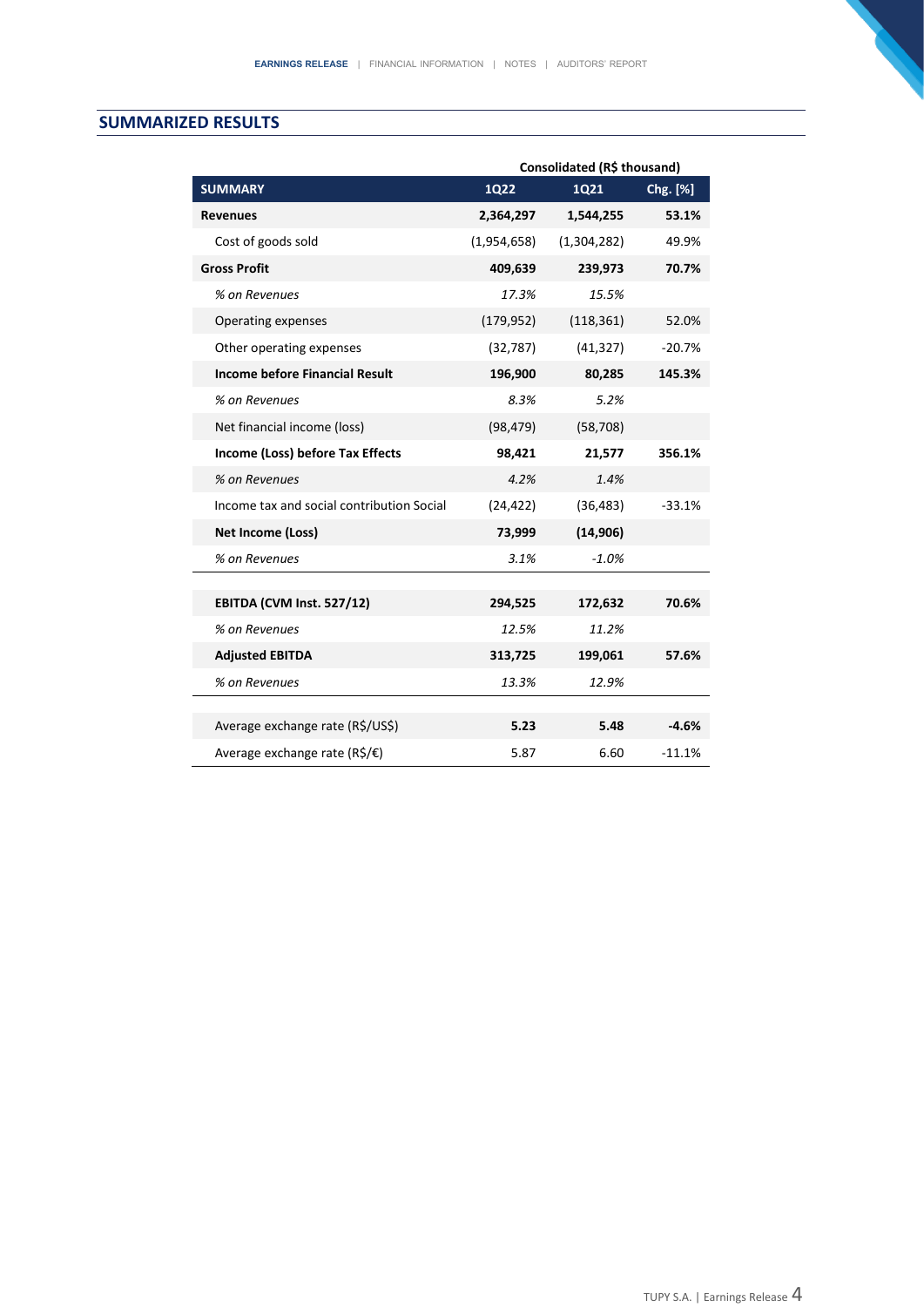#### **PHYSICAL SALES VOLUME**

|                                                 | <b>Consolidated (metric tons)</b> |         |          |
|-------------------------------------------------|-----------------------------------|---------|----------|
|                                                 | <b>1Q22</b>                       | 1Q21    | Chg. [%] |
| <b>Domestic Market</b>                          | 50,728                            | 25,484  | 99.1%    |
| Transportation, Infrastructure, and Agriculture | 47,491                            | 22,038  | 115.5%   |
| <b>Hydraulics</b>                               | 3,237                             | 3,447   | $-6.1%$  |
| <b>Foreign Market</b>                           | 120,421                           | 101,882 | 18.2%    |
| Transportation, Infrastructure, and Agriculture | 117,104                           | 98,718  | 18.6%    |
| <b>Hydraulics</b>                               | 3,317                             | 3,164   | 4.8%     |
| <b>Total Physical Sales</b>                     | 171,149                           | 127,366 | 34.4%    |

Volumes are following a recovery path, increasing over the previous quarter (4Q21) and the same period of the previous year (1Q21), even with the exclusion of the Betim (Brazil) and Aveiro (Portugal) operations, which **represented approximately 42 thousand tons.** 

- Sales in sales in the Transportation, Infrastructure & Agriculture segment increased 115% in the domestic market, reflecting the positive performance for truck, machinery and equipment, as well as indirect exports and a greater share of products from the Betim plant aimed at the domestic market.
- **·** The 19% growth in the foreign market was due to volumes for the Transportation, Infrastructure & Agriculture segment, with emphasis on off-road equipment.
- **•** The Hydraulics segment recorded a 5% increase in volume for the foreign market, mainly driven by pent-up demand, among others.

Despite the positive macroeconomic indicators and high end-user demand, our customers were affected by supply chain restrictions, especially the reduced supply of semiconductors. This phenomenon has resulted in stoppages and reductions in production volume by engine manufacturers, impacting the Company's results, mainly in applications for light commercial vehicles and trucks.

Whereas supply chain constraints have prevented the production of capital goods from fully reflecting the economic performance, pent-up demand and the need to replenish inventories will contribute to an increase in volumes as global supply chains normalize.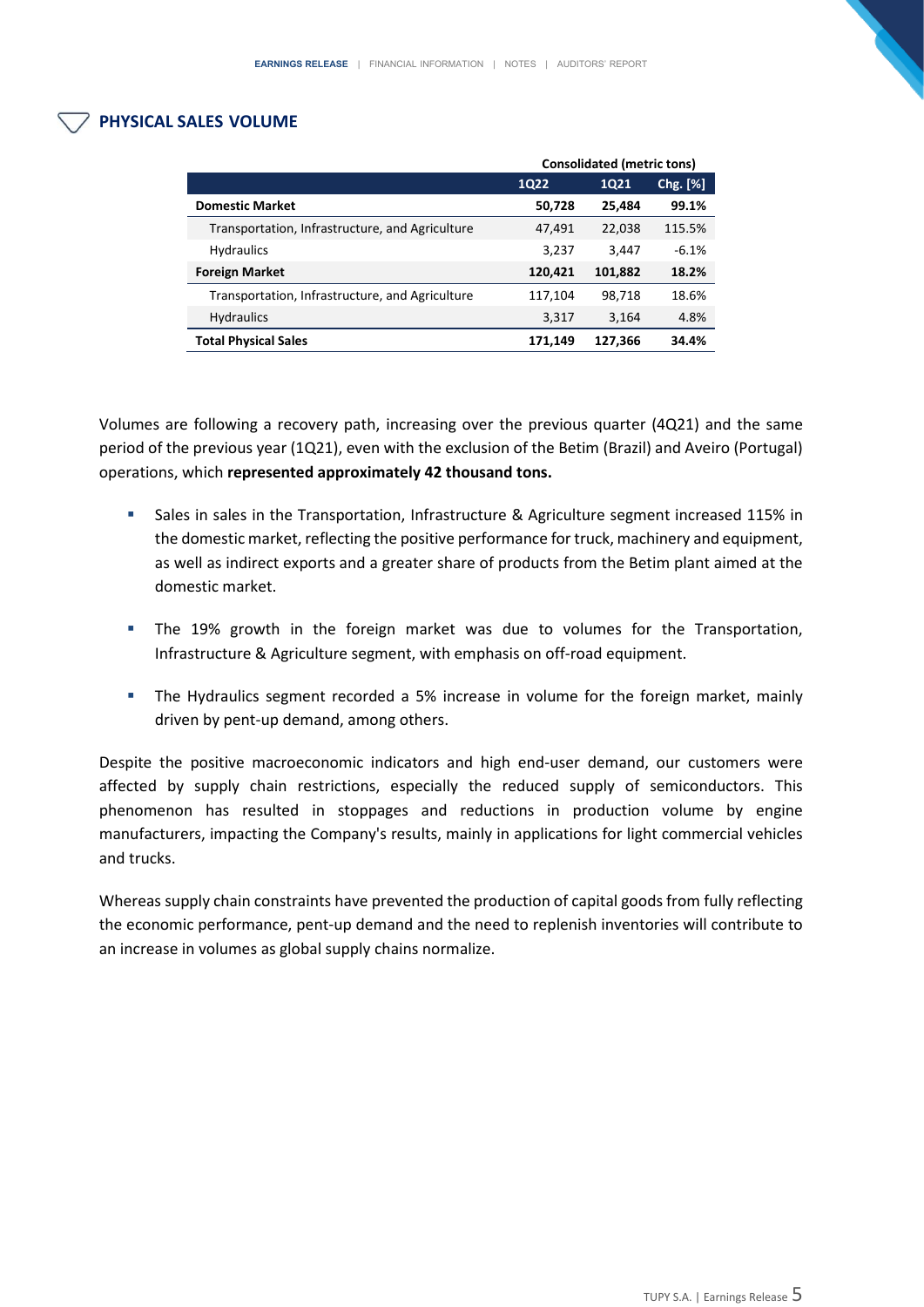#### **Share of CGI (Compacted Graphite Iron) and machined goods:**

Partially or fully machined products accounted for 17% of the portfolio of the Transportation, Infrastructure & Agriculture segment (23% excluding volumes from the Betim and Aveiro plants). In terms of product distribution, by type of material, CGI accounted for 18% of volume (24% excluding the new plants).



#### **REVENUES**

Compared to the same period in 2020, revenues increased 53%, with **revenue/kilo rising 14% over 1Q21**. The Betim and Aveiro operations contributed with R\$445 million in 1Q22.

|                                                 | Consolidated (R\$ thousand) |             |        |  |
|-------------------------------------------------|-----------------------------|-------------|--------|--|
|                                                 | <b>1Q22</b>                 | <b>1Q21</b> | Change |  |
| <b>Revenues</b>                                 | 2,364,297                   | 1,544,255   | 53.1%  |  |
| Domestic market                                 | 600,987                     | 272,248     | 120.7% |  |
| Share (%)                                       | 25.4%                       | 17.6%       |        |  |
| Foreign market                                  | 1,763,310                   | 1,272,007   | 38.6%  |  |
| Share $(%)$                                     | 74.6%                       | 82.4%       |        |  |
|                                                 |                             |             |        |  |
| <b>Revenues by segment</b>                      | 2,364,297                   | 1,544,255   | 53.1%  |  |
| Transportation, Infrastructure, and Agriculture | 2,277,730                   | 1,477,321   | 54.2%  |  |
| Share (%)                                       | 96.3%                       | 95.7%       |        |  |
| <b>Hydraulics</b>                               | 86,567                      | 66,934      | 29.3%  |  |
| Share (%)                                       | 3.7%                        | 4.3%        |        |  |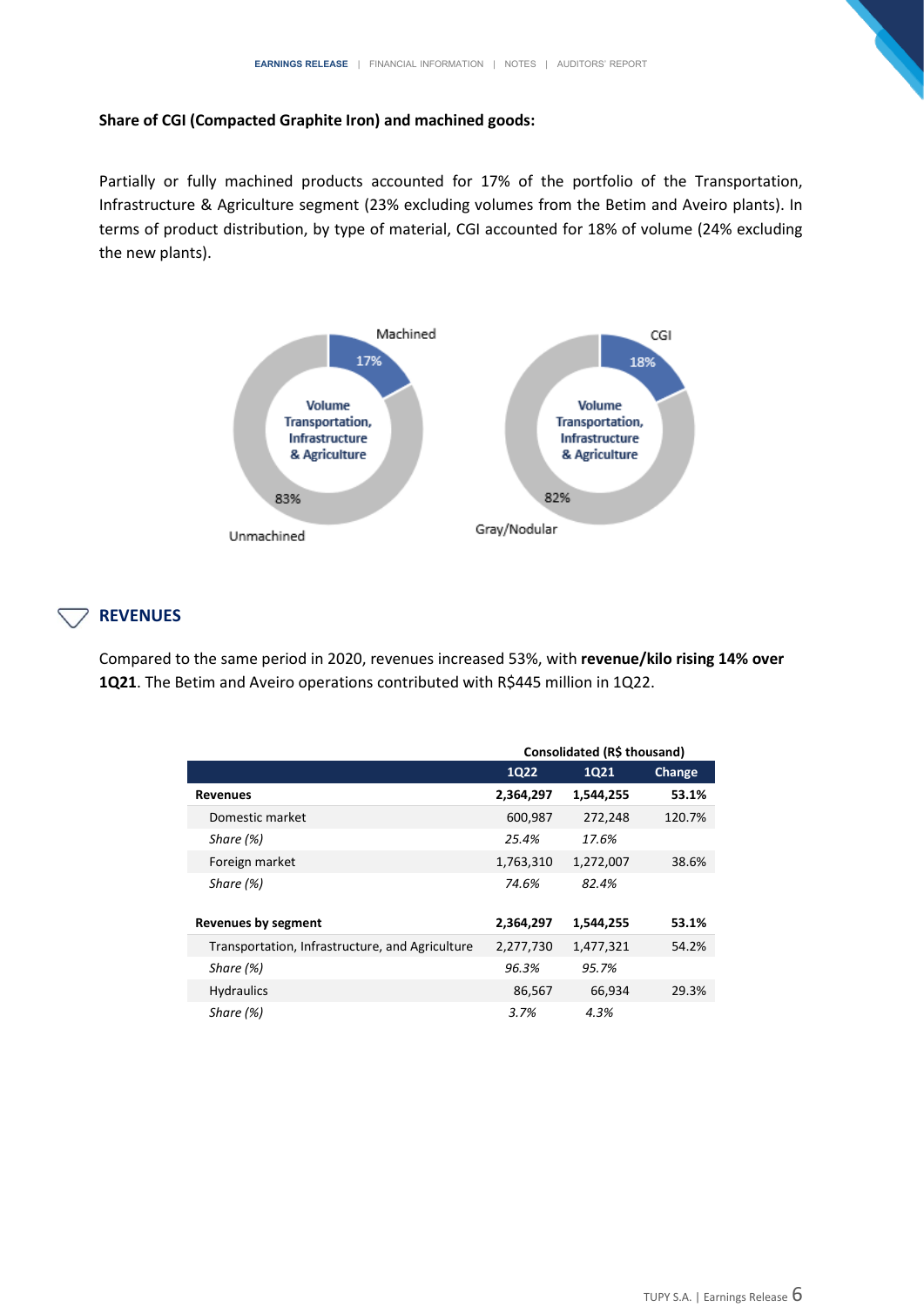#### **Revenues by market and performance in the period**

In 1Q22, 52% of revenues originated in North America. The South and Central Americas accounted for 26%, and Europe for 19% of the total. The remaining 3% came from Asia, Africa and Oceania, and the acquired plants contributed to a higher exposure to the Brazilian and European markets.

It is worth noting that multiple clients in the U.S. export their goods to other countries. Therefore, a substantial portion of sales to that region meets the global demand for commercial vehicles, machinery, and off-road equipment.

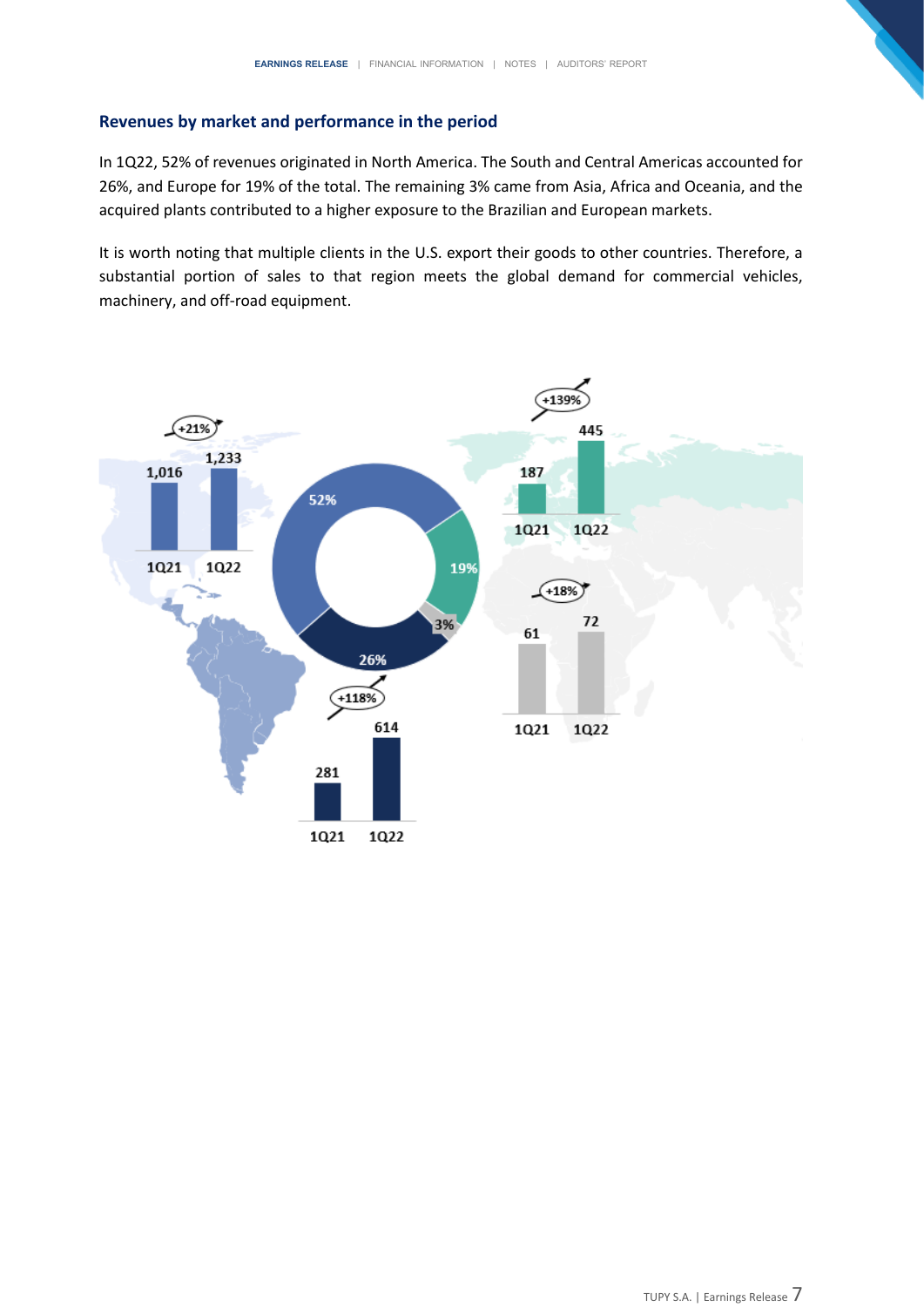|                                                       | Consolidated (R\$ thousand) |           |          |  |
|-------------------------------------------------------|-----------------------------|-----------|----------|--|
|                                                       | 1Q22                        | 1Q21      | Chg. [%] |  |
| <b>Revenues</b>                                       | 2,364,297                   | 1,544,255 | 53%      |  |
|                                                       |                             |           |          |  |
| <b>Domestic Market</b>                                | 600,987                     | 272,248   | 121%     |  |
| <b>Transportation, Infrastructure and Agriculture</b> | 551,031                     | 234,787   | 135%     |  |
| Passenger cars                                        | 172,607                     | 33,493    | 415%     |  |
| <b>Commercial vehicles</b>                            | 271,133                     | 156,103   | 74%      |  |
| Off-road                                              | 107,291                     | 45,191    | 137%     |  |
| <b>Hydraulics</b>                                     | 49,956                      | 37,461    | 33%      |  |
|                                                       |                             |           |          |  |
| <b>Foreign Market</b>                                 | 1,763,310                   | 1,272,007 | 39%      |  |
| <b>Transportation, Infrastructure and Agriculture</b> | 1,726,699                   | 1,242,534 | 39%      |  |
| Passenger cars                                        | 137,051                     | 63,070    | 117%     |  |
| Light commercial vehicles                             | 649,969                     | 536,678   | 21%      |  |
| Medium and heavy commercial vehicles                  | 411,961                     | 308,087   | 34%      |  |
| Off-road                                              | 527,718                     | 334,699   | 58%      |  |
| <b>Hydraulics</b>                                     | 36,611                      | 29,473    | 24%      |  |

*Note: The division among applications considers our best assumption for cases in which the same product is in two applications.*

In addition to the revenue from the Betim and Aveiro operations and the price adjustments experienced in all segments, revenues for the period were impacted by the factors mentioned in the sections below.



Light vehicle production in the Brazilian market decrease by approximately 18%, mainly due to a shortage of inputs and interruption in the production chains. This scenario's impact on our sales was offset by a client´s market share gain and higher volume of the Betim plant in this segment.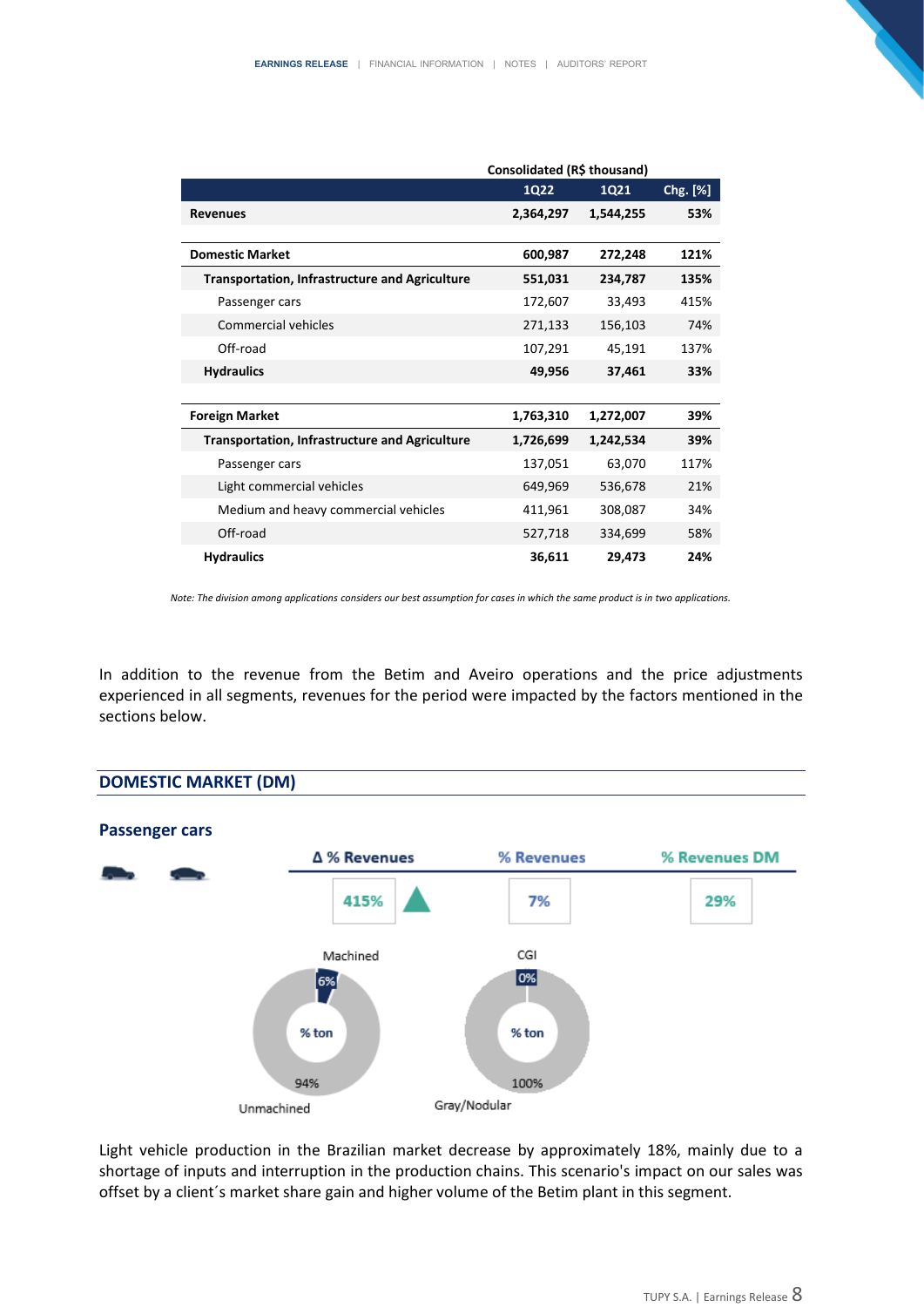#### **Commercial vehicles**



Revenues for the commercial vehicle segment increased compared to the same period last year, affected by increased demand in the domestic market and indirect exports.



Tupy's revenues from machinery and off-highway vehicles were impacted by increased demand, in particular for agribusiness.

#### **Off-road**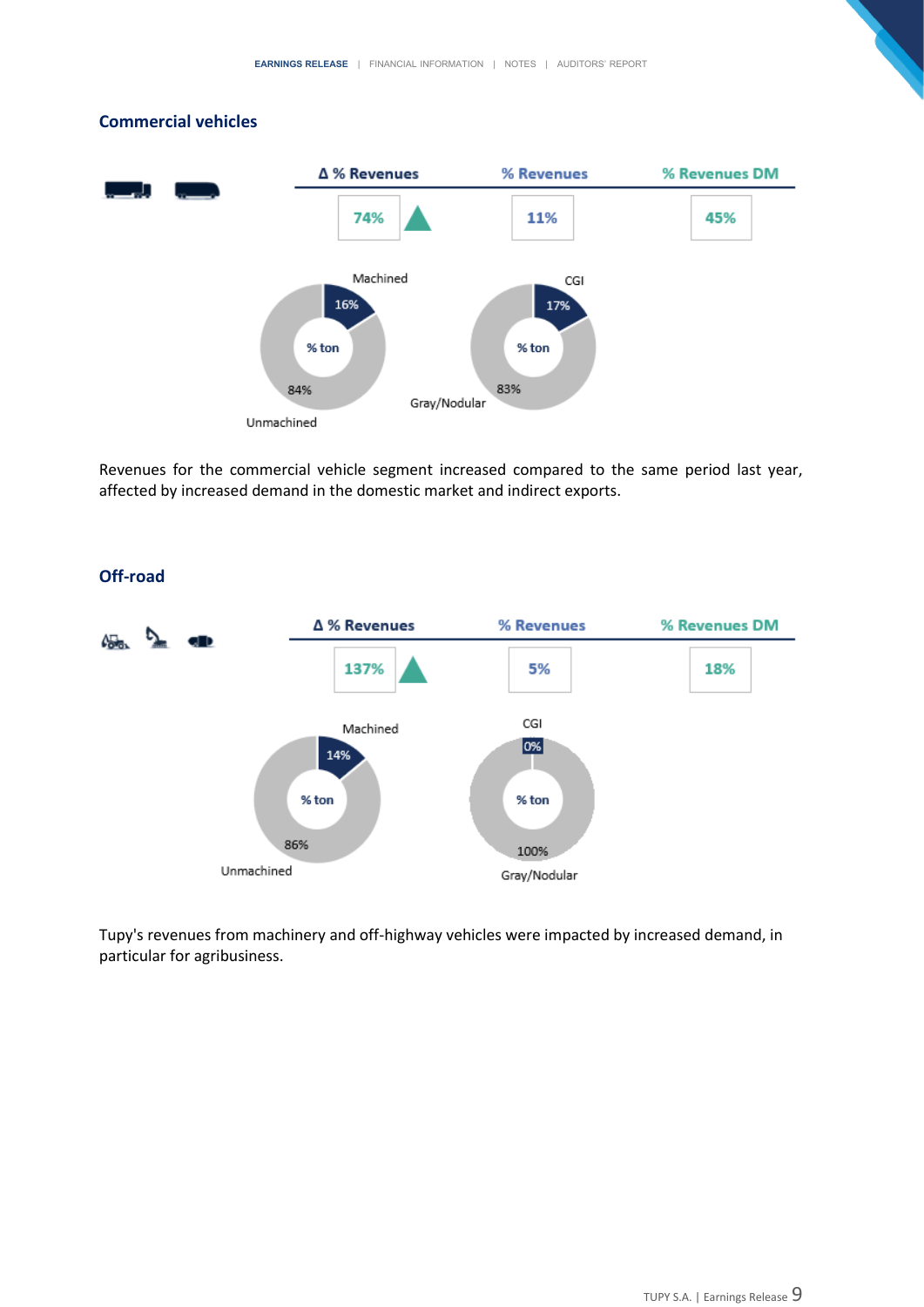#### **Hydraulics**



Sales revenues in the hydraulics segment showed a 33% increase over the same period in 2021, with the decline in volumes mitigated by price recomposition.

#### **FOREIGN MARKET (EM)**



#### **Passenger cars**

Despite the shortage of semiconductors that impacted customers' production and consequently our volumes, revenues from this segment increased due to the price recomposition for materials and higher volumes in the Portugal plant.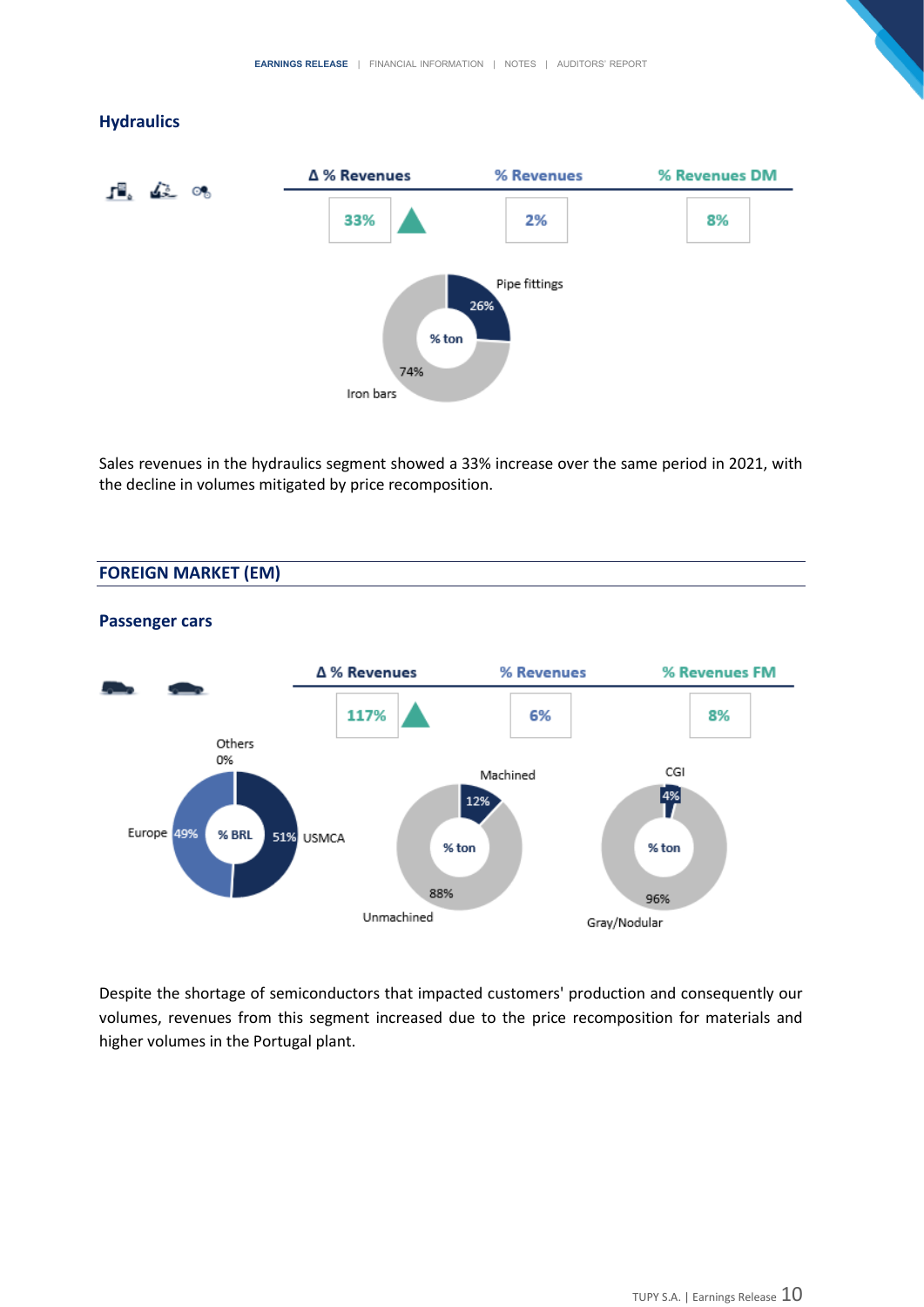#### **Light commercial vehicles**



There was a strong demand for such an application, which represented 80% of light vehicle sales in the US during the period. Production, meanwhile, was impacted by restrictions in the supply of semiconductors and other inputs.



#### **Medium and heavy commercial vehicles**

Despite the shortages of semiconductors, revenue growth in 1Q22 was driven by increases in demand for higher-value products and production volumes from the acquired plants.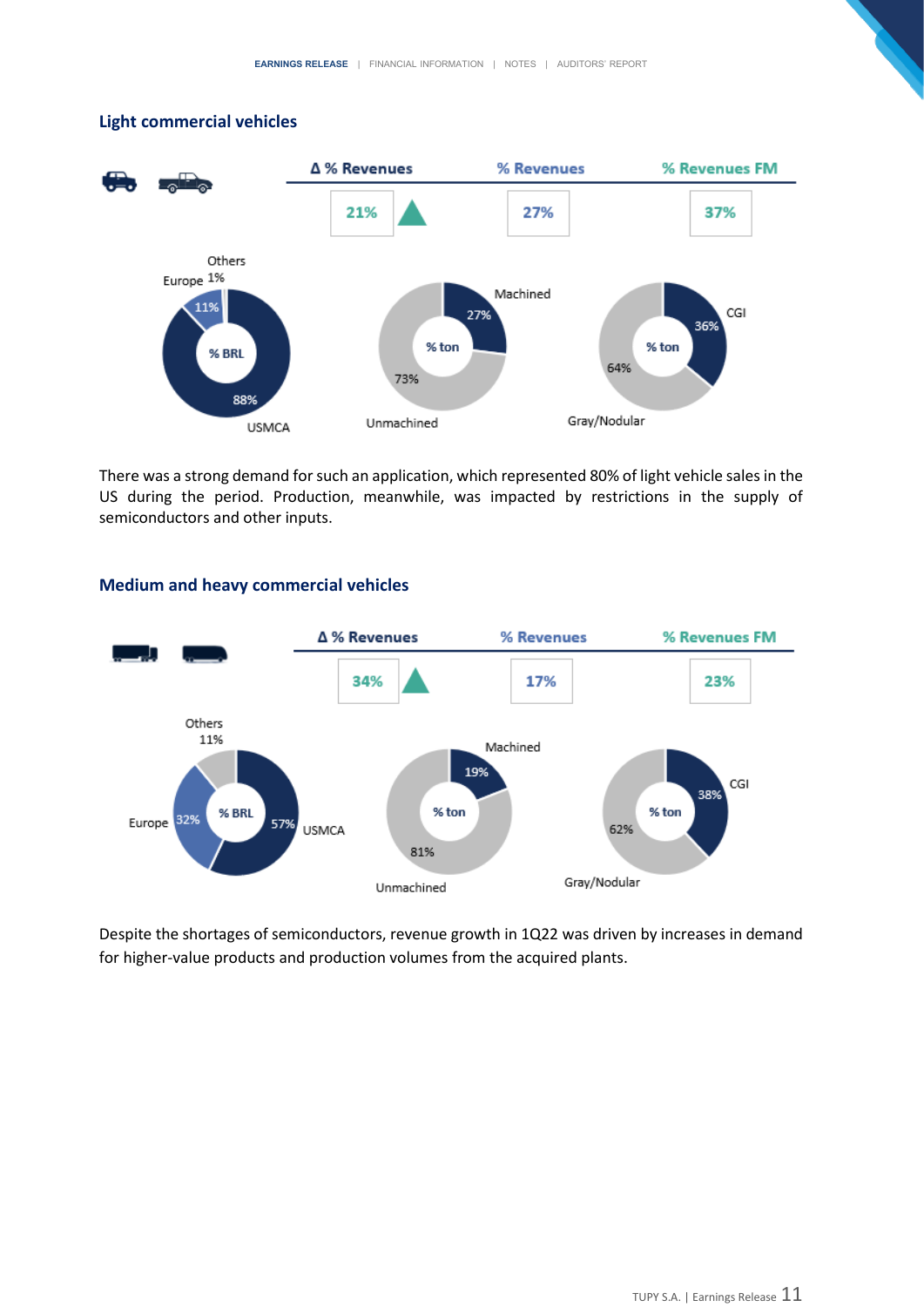#### **Off-road**



In 1Q22, sales for off-road applications were impacted b the increase in demand for machinery and equipment, mainly for the construction, mining, and agriculture sectors.



#### **Hydraulics**

During the first quarter of 2022, there was an increase in net revenues from the Hydraulic segment, due to pent-up demand and price adjustments.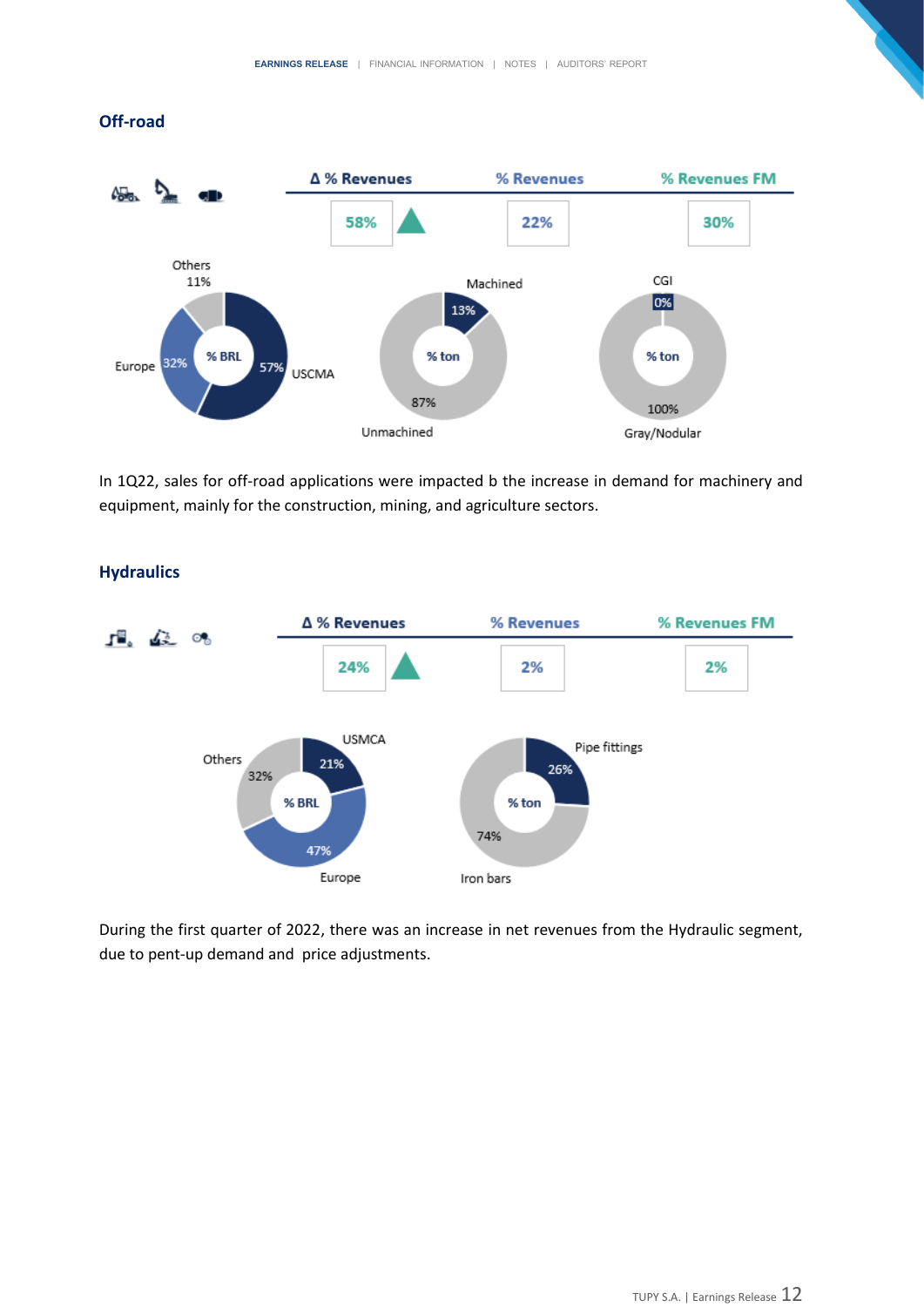#### **COST OF GOODS SOLD AND OPERATING EXPENSES**

Cost of goods sold (COGS) totaled R\$1,955 million in 1Q22.

There was a significant increase in raw material costs, compared to the same period last year. This effect was mitigated by several cost and structure reduction initiatives implemented since last year, in addition to productivity gains and synergies captured from the new operations.

|                                              | Consolidated (R\$ thousand) |             |          |  |
|----------------------------------------------|-----------------------------|-------------|----------|--|
|                                              | 1Q22                        | 1Q21        | Chg. [%] |  |
| <b>Revenues</b>                              | 2,364,297                   | 1,544,255   | 53.1%    |  |
|                                              |                             |             |          |  |
| Cost of goods sold                           | (1,954,658)                 | (1,304,282) | 49.9%    |  |
| Raw material                                 | (1, 173, 868)               | (763, 166)  | 53.8%    |  |
| Labor, profit sharing and social<br>benefits | (411, 325)                  | (278, 656)  | 47.6%    |  |
| Maintenance materials and third<br>parties   | (133, 342)                  | (88, 482)   | 50.7%    |  |
| Energy                                       | (126, 630)                  | (73,714)    | 71.8%    |  |
| Depreciation                                 | (80, 199)                   | (74,327)    | 7.9%     |  |
| Other                                        | (29, 294)                   | (25, 937)   | 12.9%    |  |
| <b>Gross profit</b>                          | 409,639                     | 239,973     | 70.7%    |  |
| % on Revenues                                | 17.3%                       | 15.5%       |          |  |
|                                              |                             |             |          |  |
| <b>Operating expenses</b>                    | (179, 952)                  | (118, 361)  | 52.0%    |  |
| % on Revenues                                | 7.6%                        | 7.7%        |          |  |

Besides the impact on the **year-on-year comparison by the addition of the Betim and Aveiro plants**, costs for the period were affected by the following factors:

- **E** Increases in raw material cost, mainly due to inflation for these materials in the last 12 months. The substantial increase in costs, in particular scrap costs, reflects the global economic recovery and bottlenecks in the production chain, impacting prices and availability of materials. These effects were partially mitigated by several initiatives that were implemented over the past quarters, such as optimization of the use of materials, reduction of waste, and renegotiation of contracts with suppliers;
- Impact in labor costs were mainly caused by the increase in the number of employees in relation to 1Q21 (a decrease was recorded against 4Q21), and overtime costs, in addition to termination expenses; The period was also affected by the negotiation of the annual pay rise date.
- Increase in the maintenance and third-party services account due to the impact of inflation and higher production volume in the period;
- Increase in energy expenses due, mainly due to higher production volumes and the rise in generation and distribution tariffs in the annual comparison, with a greater use of energy from thermoelectric plants in the Brazilian energy matrix. There was also a substantial increase in energy costs at the Aveiro plant (Portugal), arising from the increase in the price of natural gas;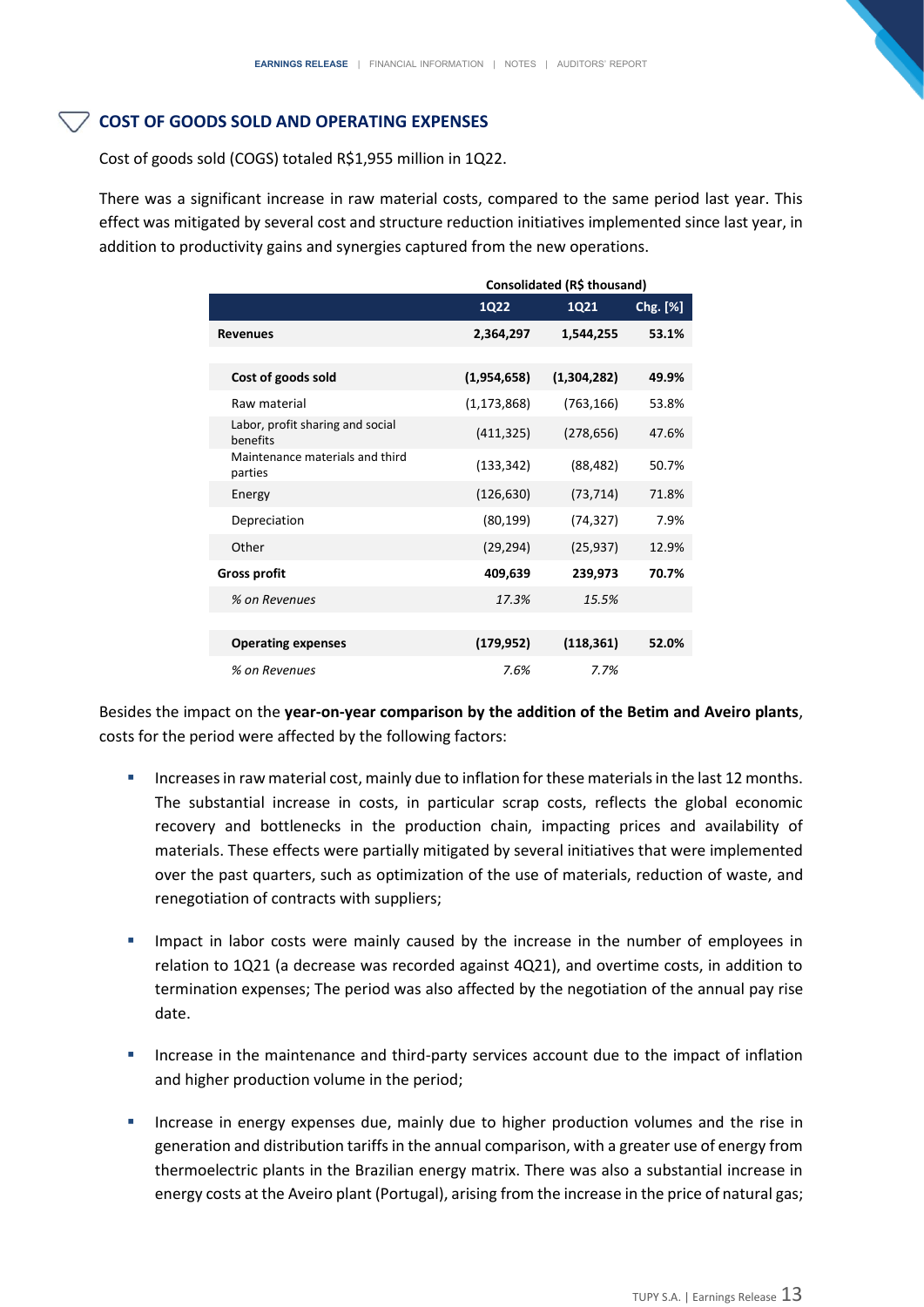- The increase of 8% in depreciation costs was mainly due to the addition of assets originated from the acquisitions of the Betim and Aveiro plants;
- **EXECT FIME R\$4 million increase in other operational costs includes product and material handling,** rents, health and safety, among other items.

Operating expenses, including administrative and selling expenses, reached R\$180 million. The result was impacted by the increase in volumes and a significant growth in freight expenses, in addition to the annual pay rise negotiation.

#### **OTHER OPERATING INCOME (EXPENSES)**

Other net operational expenses came in as an expense of R\$33 million in 1Q22, compared to an expense of R\$41 million in 1Q21.

|                                      | Consolidated (R\$ thousand) |           |            |  |
|--------------------------------------|-----------------------------|-----------|------------|--|
|                                      | 1022                        | 1021      | $Chg.$ [%] |  |
| Depreciation of non-operating assets | (143)                       | (158)     | $-9.5%$    |  |
| Amortization of intangible assets    | (13.444)                    | (14.740)  | $-8.8%$    |  |
| Other                                | (19.200)                    | (26, 429) | $-27.4%$   |  |
| <b>Other operating expenses</b>      | (32,787)                    | (41, 327) | $-20.7%$   |  |

Expenses related to the amortization of intangible assets reduced 9%, mainly reflecting the appreciation of the Brazilian real against the U.S. dollar in foreign-denominated assets.

The item "Others" account is comprised by (i) expenses for the constitution and updating of provisions, in the amount of R\$12 million; and (ii) net expenses related to the sale of unusable assets, write-off of fixed assets and other costs, in the amount of R\$7 million, the latter including expenses with M&A projects.

#### **NET FINANCIAL INCOME (LOSS)**

Net Financial Result came in as an expense of R\$98 million, against R\$59 million in 1Q21.

|                                              | Consolidated (R\$ thousand) |           |               |  |
|----------------------------------------------|-----------------------------|-----------|---------------|--|
|                                              | <b>1Q22</b>                 | 1021      | $Chg.$ $[\%]$ |  |
| <b>Financial expenses</b>                    | (44, 650)                   | (92, 838) | $-51.9%$      |  |
| Financial income                             | 16,641                      | 3.939     | 322.5%        |  |
| Net monetary and exchange rate<br>variations | (70, 470)                   | 30,191    |               |  |
| <b>Net Financial Result</b>                  | (98, 479)                   | (58.708)  | 67.7%         |  |

The reduction in financial expenses compared to the previous year was due to the issuance of Senior Notes in February 2021, maturing in 2031, and the early settlement of a security maturing in 2024. In addition to the reduction in cost of debt (from 6.625% p.a. to 4.5% p.a.), the annual comparison was affected by the payment of a premium and interest *pro-rata* on the early settlement, in the amount of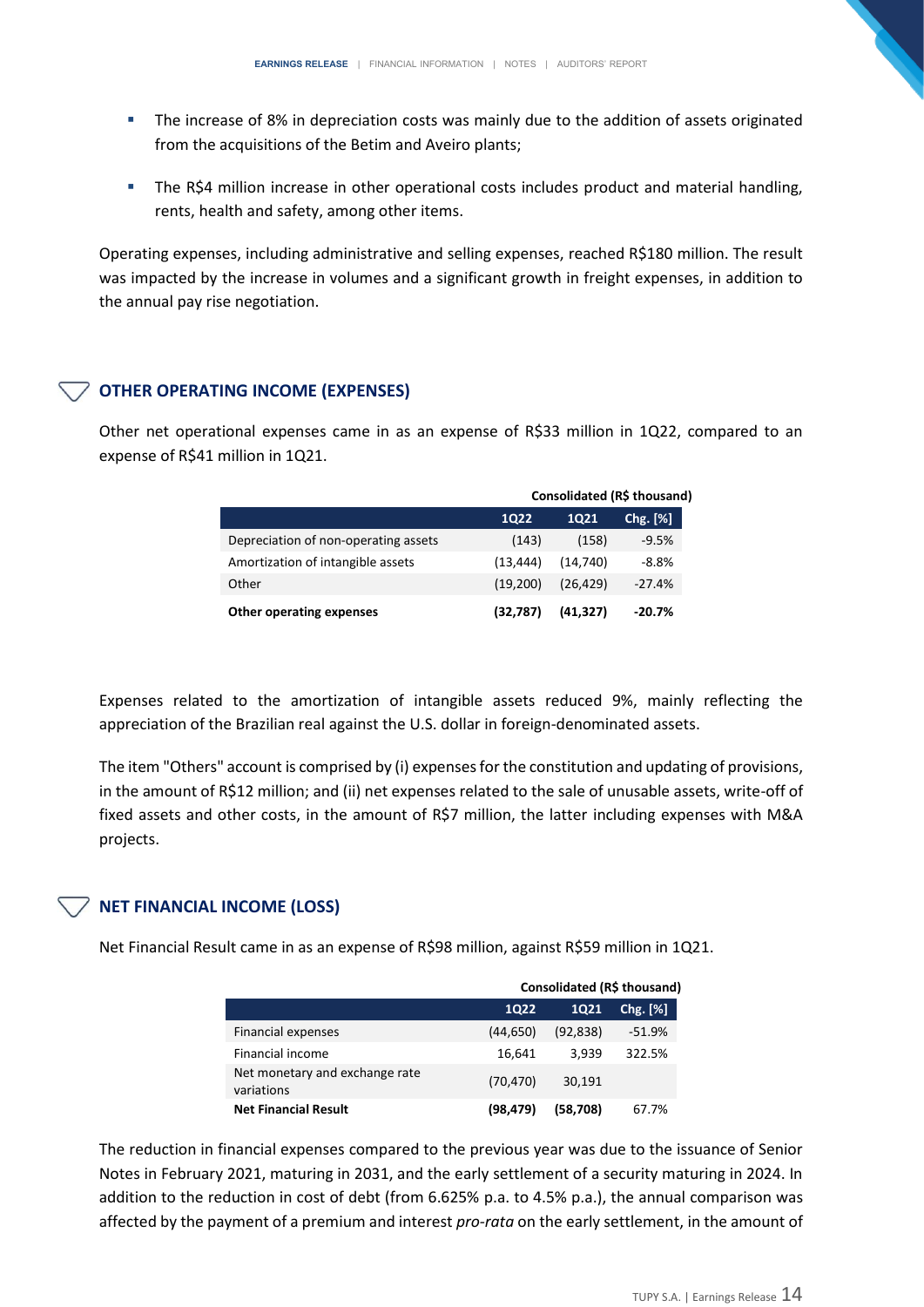R\$58 million. The appreciation of the Brazilian real against the U.S. dollar in the period (average exchange rate of 5.23 in 1Q22 *vs* 5.48 in 1Q21) caused a reduction in the interest amount for our Senior Notes, which are denominated in U.S. dollars.

The result in 1Q22 includes the payment of interest in Brazilian reais, referring to liabilities assumed with the acquisition of the Betim and Aveiro operations (bank loans).

Financial income reached R\$17 million in the period, mainly impacted by the rise in the interest rate that remunerates financial investments.

Income from net monetary and exchange variations totaled R\$70 million due to (i) a negative variation in the balance sheet accounts in foreign currency, in the amount of R\$102 million, resulting from the appreciation of the Brazilian real (approximately 15% from March 2021 to March 2022), with non-cash effect; and (ii) the result of hedge operations based on the zero-cost collar instrument, corresponding to a revenue of R\$32 million in the period, with a cash effect of R\$4 million.

#### **EARNINGS BEFORE TAXES AND NET INCOME**

The company's net income was R\$74 million.

|                                           | Consolidated (R\$ thousand) |           |            |  |  |
|-------------------------------------------|-----------------------------|-----------|------------|--|--|
|                                           | <b>1Q22</b>                 | 1021      | $Chg.$ [%] |  |  |
| Income before Tax Effects                 | 98,421                      | 21,577    | 356.1%     |  |  |
| Tax effects before currency impacts       | (34.918)                    | (25, 765) | 35.5%      |  |  |
| Income (loss) before the currency effects |                             |           |            |  |  |
| on the tax base                           | 63,503                      | (4, 188)  |            |  |  |
| Currency effects on the tax base          | 10,496                      | (10, 718) |            |  |  |
| Net Income (Loss)                         | 73.999                      | (14, 906) |            |  |  |

The tax bases of the assets and liabilities of companies located in Mexico, where the functional currency is the U.S. dollar, are held in Mexican pesos at their historical values. Fluctuations in exchange rates affect the tax bases and, consequently, the currency effects are recorded as deferred income tax revenues and/or expenses. In 1Q22, a revenue of R\$10 million was recorded, with non-cash effect (an expense of R\$11 million was recorded in 1Q21).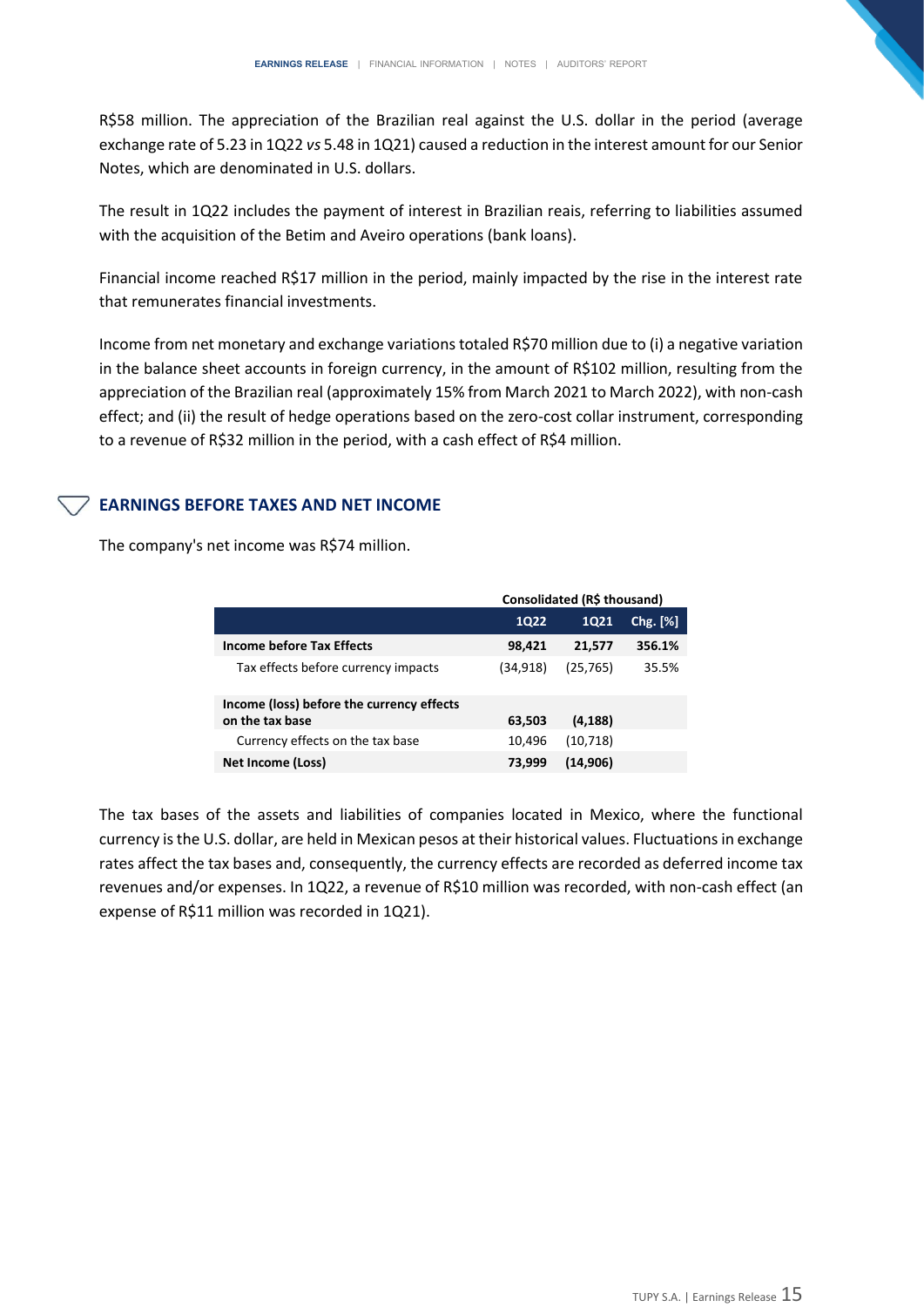#### **EBITDA**

The combination of the aforementioned factors resulted in CVM EBITDA of R\$295 million. Adjusted EBITDA for the effect of the constitution/update of provisions, write-off of property, plant and equipment items, and other items reached R\$314 million, with a margin of 13.3% (margin of 15.2% excluding the operations in Betim and Aveiro).

The recently acquired operations had an EBITDA of R\$22 million and a margin of 5.0% (*vs* 2.2% in 4Q21), resulting from management initiatives and synergies already captured, which also impact Company's other plants. It is worth noting that margins in 1Q22 were higher than in 1Q21, despite the dilution effect caused by the incorporation of new plants.

|                                               | Consolidated (R\$<br>thousand) |             |          |
|-----------------------------------------------|--------------------------------|-------------|----------|
| <b>RECONCILIATION OF NET INCOME TO EBITDA</b> | <b>1Q22</b>                    | <b>1Q21</b> | Chg. [%] |
| Net Income (Loss) for the Year                | 73,999                         | (14, 906)   |          |
| (+) Net financial income (loss)               | 98,479                         | 58,708      | 67.7%    |
| (+) Income tax and social contribution        | 24,422                         | 36,483      | $-33.1%$ |
| (+) Depreciation and amortization             | 97,788                         | 92,347      | 5.9%     |
| <b>EBITDA (CVM Instruction 527/12)</b>        | 294,525                        | 172,632     | 70.7%    |
| % on revenues                                 | 12.5%                          | 11.2%       |          |
| (+) Other net operating expenses*             | 19,200                         | 26,429      | $-27.4%$ |
| (+) Impairment                                |                                |             |          |
| <b>Adjusted EBITDA</b>                        | 313,725                        | 199,061     | 57.7%    |
| % on revenues                                 | 13.3%                          | 12.9%       |          |

The adjustments made to EBITDA aim to offset the effects of items less similar to the business, are non-recurring or have a non-cash effect. These expenses totaled R\$19 million in 1Q22 and refer to (i) expenses for the constitution and updating of provisions. in the amount of R\$12 million; and (ii) a net expense, in the amount of R\$7 million, related to the sale of unusable assets, write-off of fixed assets and other costs, mainly arising from M&A expenses related to the acquisition of the Betim and Aveiro plants, and MWM do Brasil.

EBITDA growth and recovery in margins were achieved in a challenging scenario. Given the constraints in customers' supply chain, we recorded lower physical volumes in 1Q22 than in the pre-pandemic period (on the same comparison base, that is, excluding the Betim and Aveiro plantso), reducing by 14% and 12% *vs* 1Q18 and 1Q19, respectively.

Raw material costs increased significantly over the year and were passed-through , according to contractual clauses. Despite the EBITDA neutral effect, this mechanism negatively impacts the margins, due to the increase in revenues.

**Despite these factors, the Company recorded its highest Adjusted EBITDA result, increasing 113% (excluding new plants) over the first quarter of 2019 (pre-pandemic), demonstrating the resilience of our business model and the outcome of several management initiatives.**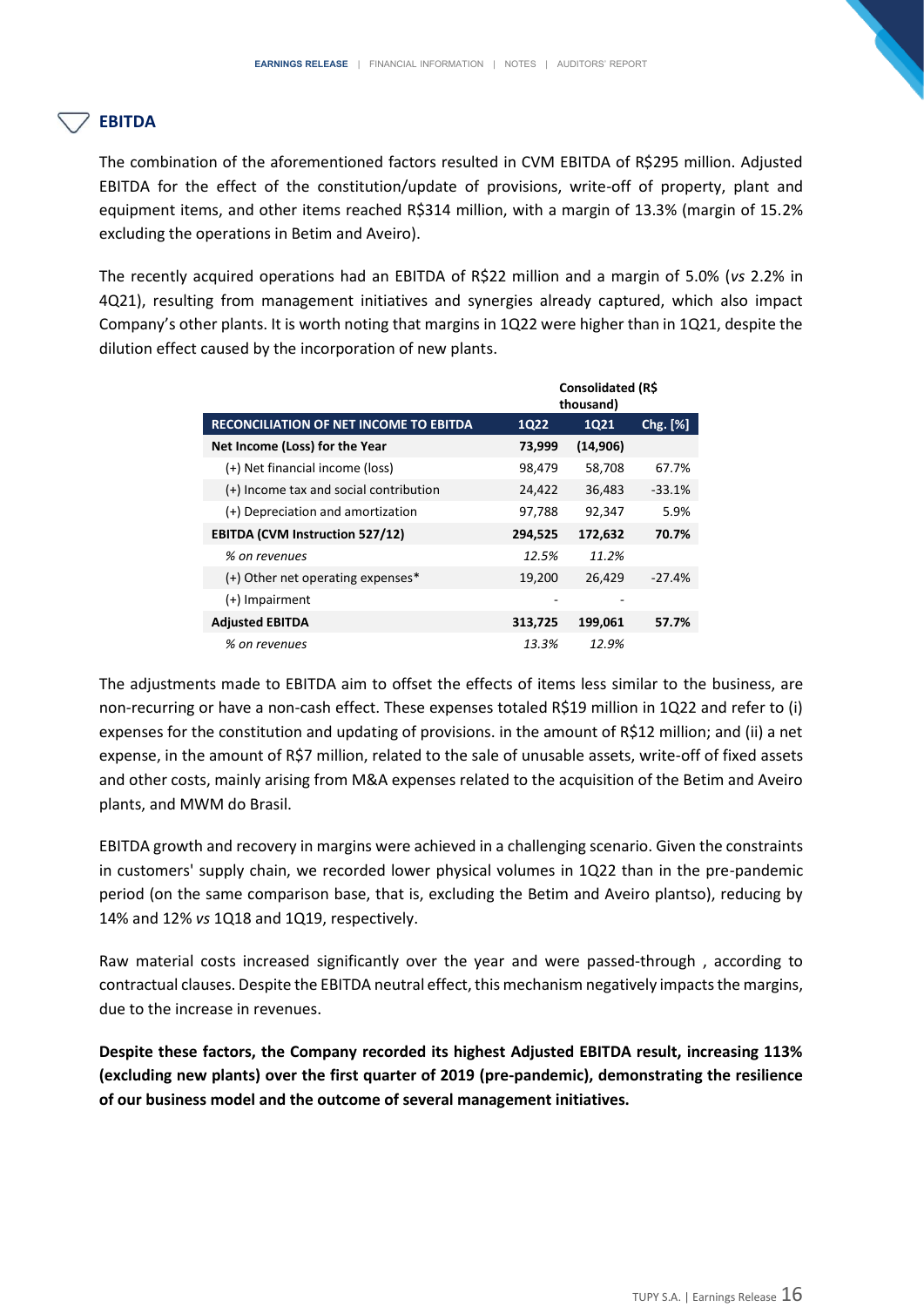#### **INVESTMENTS IN PROPERTY, PLANT AND EQUIPMENT AND INTANGIBLE ASSETS**

Total investments in property, plant and equipment and intangible assets amounted to R\$54 million in 1Q22, compared to R\$32 million in 1Q21, the comparison basis being affected by the postponement of investments due to the COVID-19 pandemic.

|                                          | Consolidated (R\$ thousand) |             |          |  |
|------------------------------------------|-----------------------------|-------------|----------|--|
|                                          | <b>1Q22</b>                 | <b>1Q21</b> | Chg.[%]  |  |
| Property, Plant, and<br><b>Equipment</b> |                             |             |          |  |
| Strategic investments                    | 18,048                      | 15,582      | 15.8%    |  |
| Maintenance and renovation               | 24,292                      | 8,458       | 187.2%   |  |
| <b>Fnvironment</b>                       | 5,582                       | 3,758       | 48.5%    |  |
| Interest and financial charges           | 1,196                       | 396         | 202.0%   |  |
| Intangible assets                        |                             |             |          |  |
| Software                                 | 4,318                       | 2,807       | 53.8%    |  |
| Projects under development               | 297                         | 815         | $-63.6%$ |  |
| Total                                    | 53,733                      | 31,816      | 68.9%    |  |
| % on Revenues                            | 2.3%                        | 2.1%        |          |  |

The amounts refer mainly to new foundry and machining programs, information and automation systems, and initiatives related to safety and the environment. This also reflects the increase in costs of machinery and equipment compared to the same period of the previous year.

# **WORKING CAPITAL**

|                              | Consolidated (R\$ thousand) |           |           |             |         |
|------------------------------|-----------------------------|-----------|-----------|-------------|---------|
|                              | <b>1Q22</b>                 | 4T21      | 3T21      | <b>2T21</b> | 1Q21    |
| <b>Balance sheet</b>         |                             |           |           |             |         |
| Accounts receivable          | 1,511,386                   | 1,251,097 | 1,203,582 | 972,343     | 991,661 |
| Inventories                  | 1,347,450                   | 1,487,934 | 997,192   | 843,982     | 746,272 |
| Accounts payable             | 1,086,964                   | 1,239,828 | 838,137   | 869,932     | 777,710 |
|                              |                             |           |           |             |         |
| Sales outstanding [days]     | 65                          | 58        | 70        | 62          | 77      |
| Inventories [days]           | 68                          | 81        | 69        | 65          | 68      |
| Payables outstanding [days]  | 55                          | 63        | 57        | 66          | 71      |
| Cash conversion cycle [days] | 78                          | 76        | 82        | 61          | 74      |

There was a two-day increase in working capital in the period compared to the 4Q21. The main lines presented the following variations:

- **The average receivable period increased by 7 days of sales, due to seasonal factors, with a** significant increase in sales in March 2022 over December 2021, and also due to the impact of the incorporation of new plants.
- Inventories decreased by R\$140 million, representing a 13-day decrease in cost of goods sold. The decrease was due to several actions carried out by the Company aimed at adjusting inventories to its customers' production restrictions, mainly arising from the lack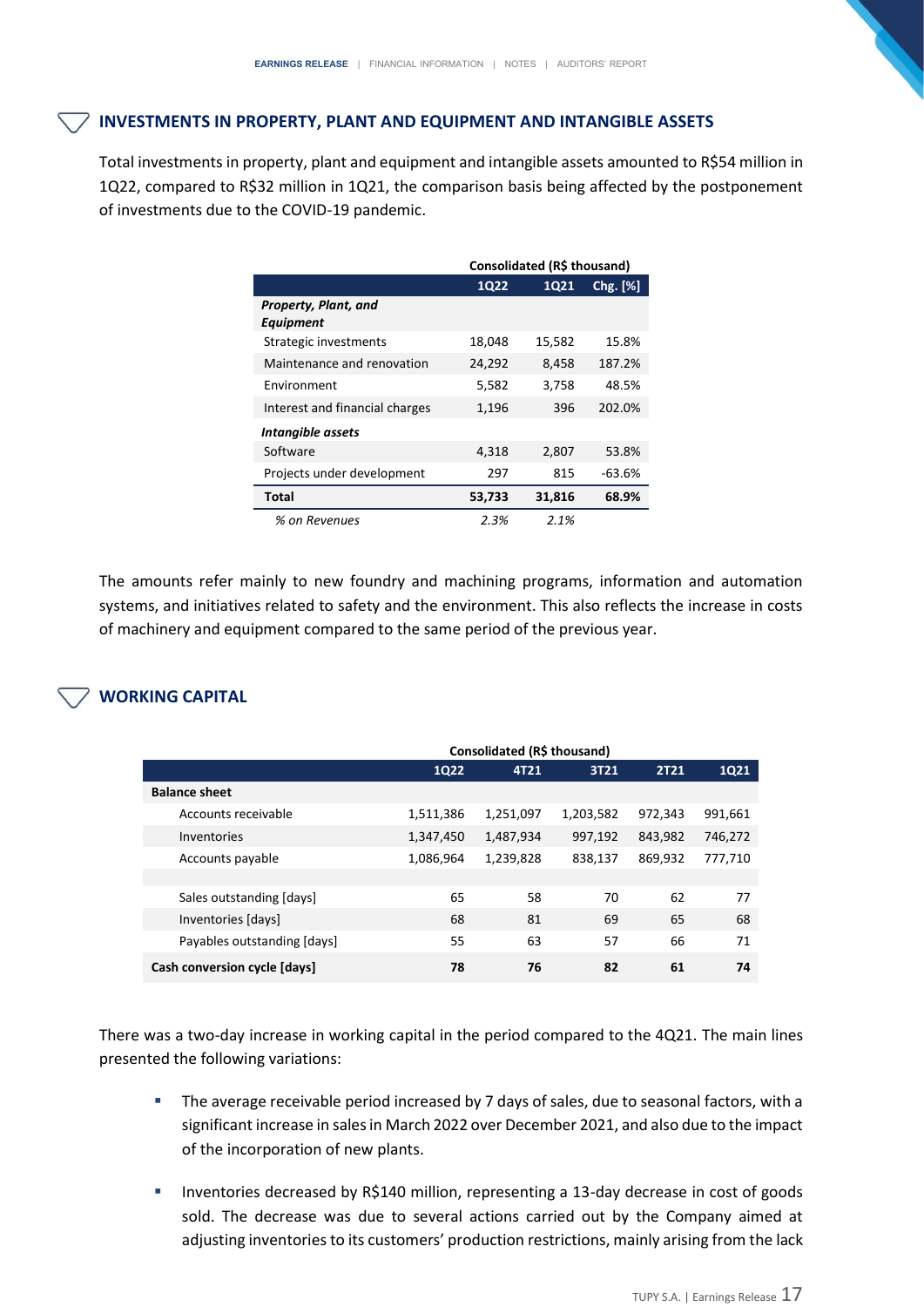of semiconductors. We also had an effect from exchange rate variation (closing rate US\$/R\$ of 4.74 in March 2022 *vs* 5.58 in December 2021) on inventories in foreign currency.

■ A reduction of R\$153 million in accounts payable, corresponding to a 8-day decrease, mainly due to higher production volumes and the consequent upturn in raw material purchase in the period.

#### **CASH FLOW**

|                                                          | Consolidated (R\$ thousand) |             |               |
|----------------------------------------------------------|-----------------------------|-------------|---------------|
| <b>CASH FLOW SUMMARY</b>                                 | <b>1Q22</b>                 | <b>1Q21</b> | <b>Change</b> |
| Cash and cash equivalents at the beginning of the period | 1,272,445                   | 1,425,113   | $-10.7%$      |
| Cash from operating activities                           | (244, 352)                  | 9,112       |               |
| Cash used in investing activities                        | (65, 436)                   | (39, 676)   | 64.9%         |
| Cash used in financing activities                        | 62,486                      | (121, 733)  |               |
| Currency effect on the cash for the year                 | (72, 246)                   | 110,071     |               |
| Increase (decrease) in cash and cash equivalents         | (319, 548)                  | (42, 226)   | 656.8%        |
| Cash and cash equivalents at the end of the period       | 952,897                     | 1,382,887   | $-31.1%$      |
|                                                          |                             |             |               |

The Company registered a cash consumption of R\$244 million from operating activities, compared to a cash generation of R\$9 million in 1Q21. This result was due to the variation in working capital compared to the previous quarter (4Q21), especially in the Accounts Receivable line. This was due to sales growth, especially in March, and payment to suppliers, covering mainly costs related to increasing inventories to serve customers in Europe, which were not included in the acquisition of Teksid's iron foundry businesses. The acquisition did not include inventories for subsidiaries that were not part of the transaction, and therefore we had to constitute this inventory.

Regarding investment activities, R\$65 million were consumed in 1Q22, increasing 65% over the same period of the previous year, arising from additions to property, plant, and equipment, as well as intangible assets related to programs and projects for new products, machining, safety, and the environment.

Regarding financing activities, during 1Q22, there was a R\$62 million increase due to the funding of R\$405 million and amortization of loans, in the amount of R\$313 million, mainly from extension in maturity and reduction in debt costs with the acquisition of the Betim plant. Additionally, we paid interest on equity in January 2022, in the amount of R\$22 million. In 1Q21, the comparison with the same period in the previous year was impacted by the issuance of debt securities in the international market, in the amount of US\$375 million. We also used U\$350 million to pay Senior Unsecured Notes, issued in 2014, and R\$198 million to amortize bank loans.

The combination of these factors and the exchange rate variation on cash, with negative effect of R\$72 million, resulted in a decrease of R\$320 million in cash and cash equivalents in the period. Therefore, we ended the first quarter of 2022 with a cash balance of R\$953 million.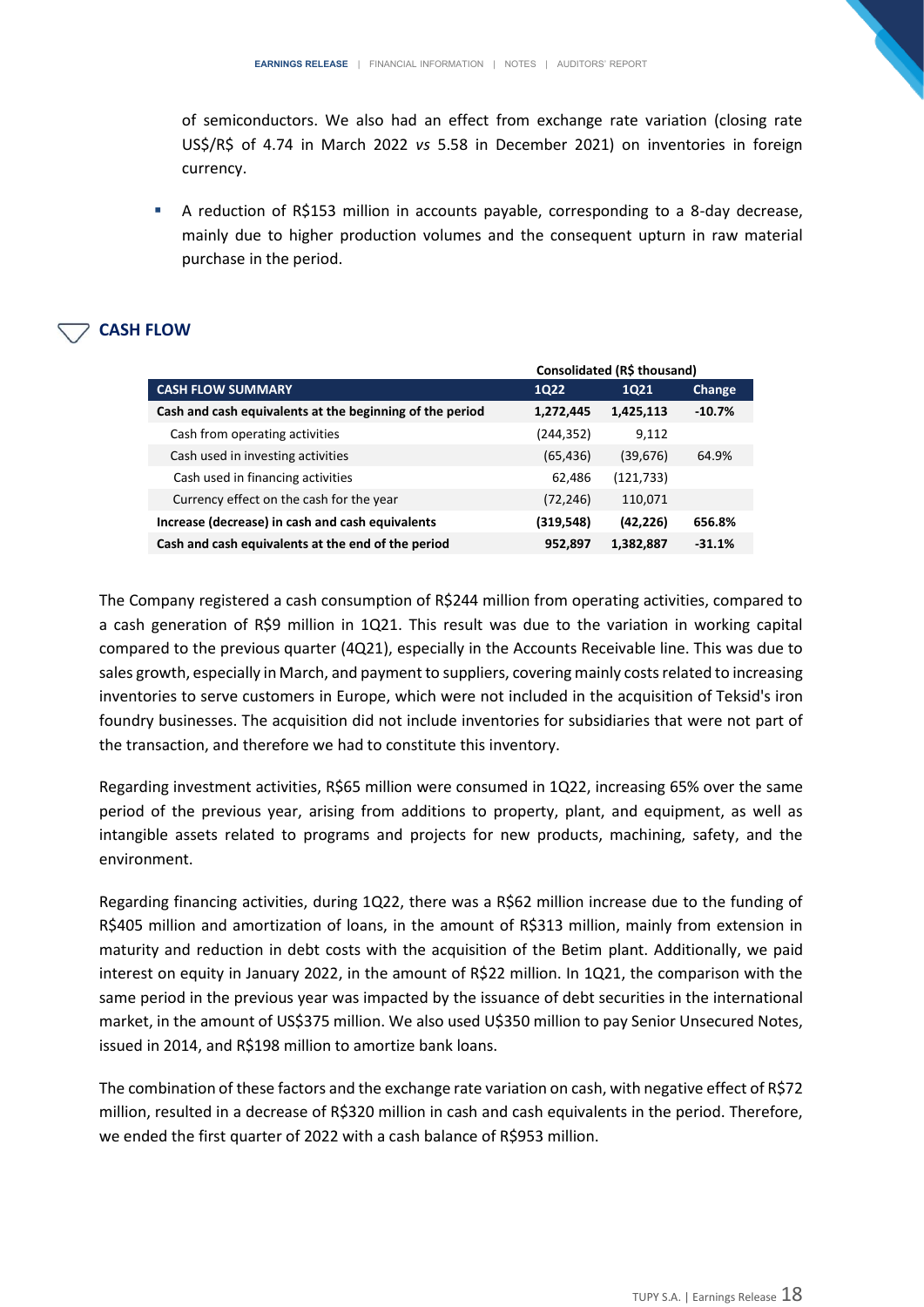#### **INDEBTEDNESS**

The Company ended 1Q22 with net debt of R\$1.4 billion, corresponding to a **net debt/LTM Adjusted EBITDA ratio of 1.38x (excluding the Betim and Aveiro plants during 6 months of the LTM figures).** 

Liabilities in foreign currency accounted for 77% of the total amount (1% short-term and 99% longterm debt), while 23% of total debt was denominated in Brazilian reais (41% short-term and 59% longterm debt). As for the Company's cash balance, 52% of the total amount is denominated in Brazilian reais and 48% in foreign currency.

|                                              | Consolidated (R\$ thousand) |           |           |             |           |
|----------------------------------------------|-----------------------------|-----------|-----------|-------------|-----------|
| <b>INDEBTEDNESS</b>                          | <b>1Q22</b>                 | 4T21      | 3T21      | <b>2T21</b> | 1Q21      |
| Short term                                   | 241,374                     | 508,889   | 39,370    | 177,684     | 164,680   |
| Financing and loans                          | 241,374                     | 507,486   | 35,204    | 177,012     | 158,486   |
| <b>Financial Instruments and Derivatives</b> | -                           | 1,403     | 4,166     | 672         | 6,194     |
| Long term                                    | 2,107,347                   | 2,103,738 | 2,042,549 | 1,866,329   | 2,125,644 |
| Gross debt                                   | 2,348,721                   | 2,612,627 | 2,081,919 | 2,044,013   | 2,290,324 |
|                                              |                             |           |           |             |           |
| Cash and cash equivalents                    | 952,897                     | 1,272,445 | 1,091,723 | 1,265,877   | 1,382,887 |
| Derivative financial instruments             | 27,129                      | 678       | 241       | 5,978       | 129       |
| Net debt                                     | 1,368,695                   | 1,339,504 | 989,955   | 772,158     | 907,308   |
|                                              |                             |           |           |             |           |
| Gross debt/Adjusted EBITDA                   | 2.37x                       | 2.98x     | 2.42x     | 2.47x       | 3.58x     |
| <b>Net debt/Adjusted EBITDA</b>              | 1.38x                       | 1.53x     | 1.15x     | 0.93x       | 1.42x     |

The reduction in short-term debt in relation to the previous quarter (4Q21) was due to the amortization of debts with the acquisition of the Betim plant, in the amount of R\$313 million. Resouces came from funding transactions carried out in Reais (bank loan), at lower costs and with longer maturity. The increase in long-term debt was mitigated by the effect of the exchange rate appreciation on the Senior Notes, which is denominated in foreign currency.

The Company's debt profile is as follows: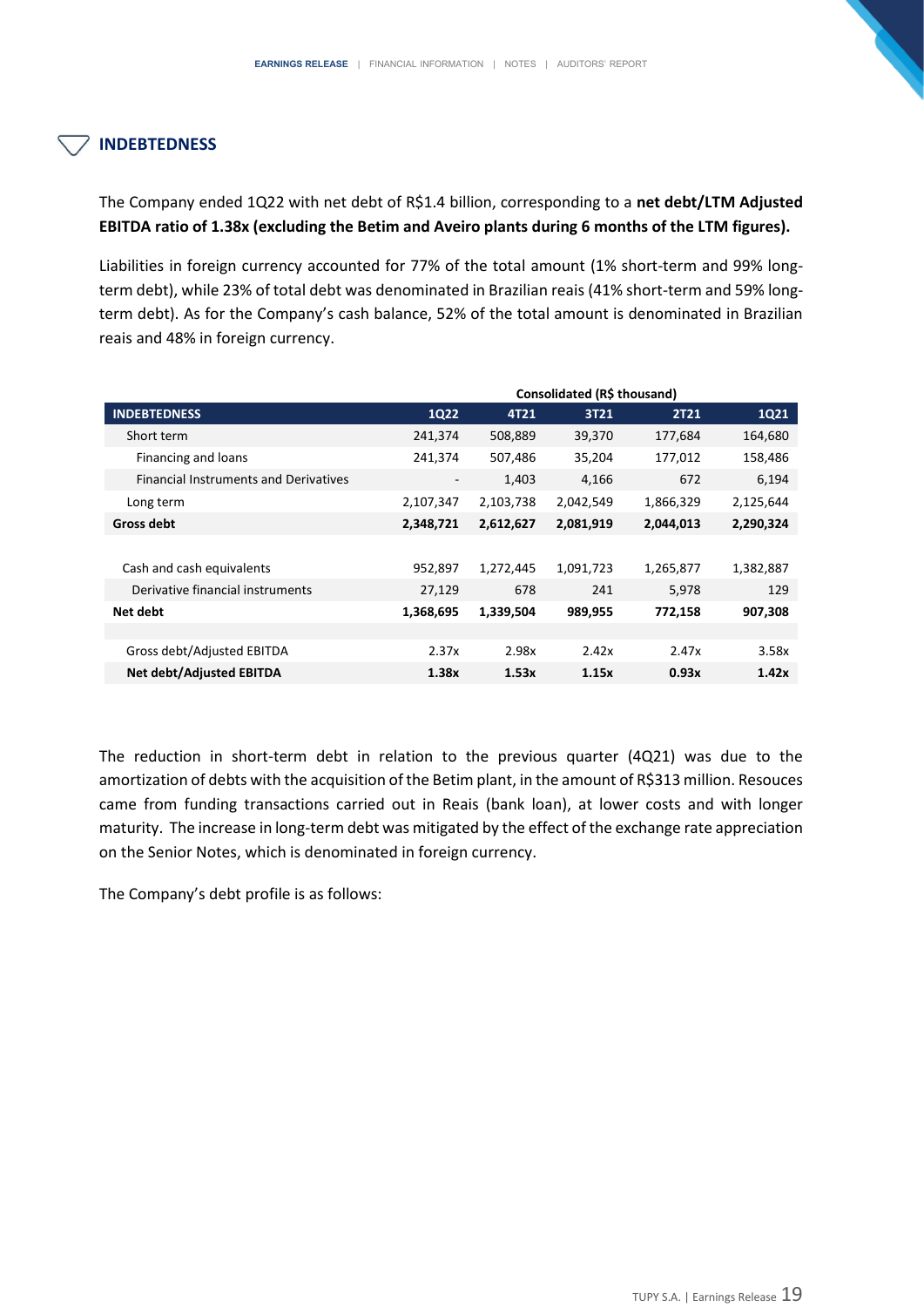

*All amounts in R\$ million.*

# **OWNERSHIP STRUCTURE**

Tupy's ownership structure as of March 31, 2021, was as follows:

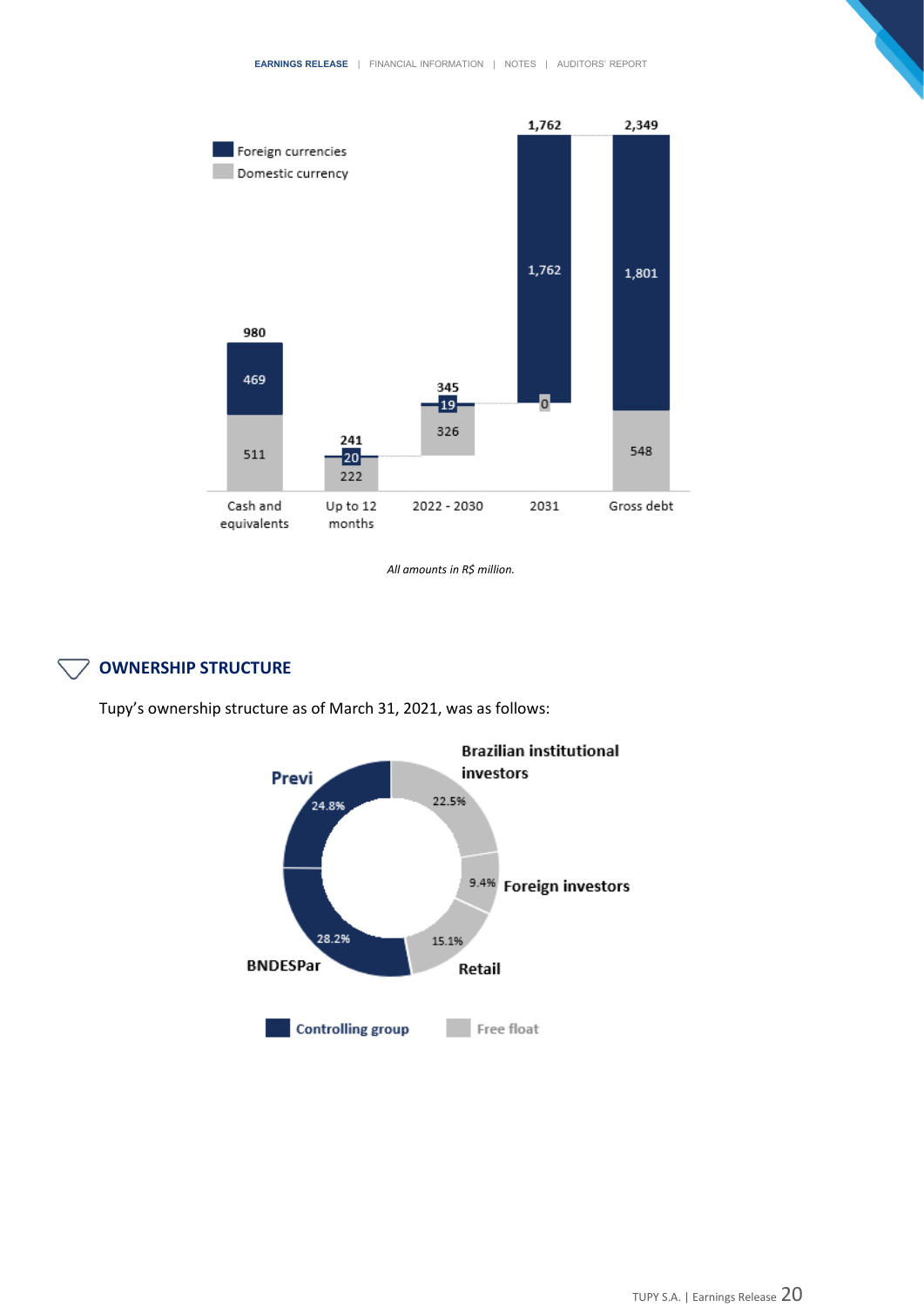# **Attachment I – Commercial vehicle production and sales in Brazil**

|                            | <b>1Q22</b> | 1Q21   | Var. (%)  |
|----------------------------|-------------|--------|-----------|
| <b>Production</b>          |             |        |           |
| <b>Trucks</b>              |             |        |           |
| Semi-light                 | 346         | 324    | 6.79%     |
| Light                      | 6,210       | 5,446  | 14.03%    |
| Mdium                      | 1,553       | 1,679  | $-7.50%$  |
| Semi-heavy                 | 10,695      | 9,680  | 10.49%    |
| Heavy                      | 15,579      | 15,953 | $-2.34%$  |
| <b>Total trucks</b>        | 34,383      | 33,082 | 3.93%     |
| <b>Buses</b>               | 5,702       | 5,176  | 10.16%    |
| <b>Commercial Vehicles</b> | 40,085      | 38,258 | 4.78%     |
|                            |             |        |           |
| <b>Sales</b>               |             |        |           |
| <b>Trucks</b>              |             |        |           |
| Semi-light                 | 305         | 238    | 28.15%    |
| Light                      | 2,541       | 2,490  | 2.05%     |
| Medium                     | 2,684       | 2,244  | 19.61%    |
| Semi-heavy                 | 7,439       | 6,575  | 13.14%    |
| Heavy                      | 12,714      | 13,154 | $-3.34%$  |
| <b>Total trucks</b>        | 25,683      | 24,701 | 3.98%     |
| <b>Buses</b>               | 3,322       | 3,331  | $-0.27%$  |
| <b>Commercial Vehicles</b> | 29,005      | 28,032 | 3.47%     |
|                            |             |        |           |
| <b>Export</b>              |             |        |           |
| <b>Trucks</b>              |             |        |           |
| Semi-light                 | 281         | 123    | 128.46%   |
| Light                      | 847         | 918    | $-7.73%$  |
| Mdium                      | 123         | 346    | $-64.45%$ |
| Semi-heavy                 | 1,072       | 1,585  | $-32.37%$ |
| Heavy                      | 2,362       | 2,307  | 2.38%     |
| <b>Total trucks</b>        | 4,685       | 5,279  | $-11.25%$ |
| <b>Buses</b>               | 970         | 845    | 14.79%    |
| <b>Commercial Vehicles</b> | 5,655       | 6,124  | -7.66%    |

*Source: ANFAVEA*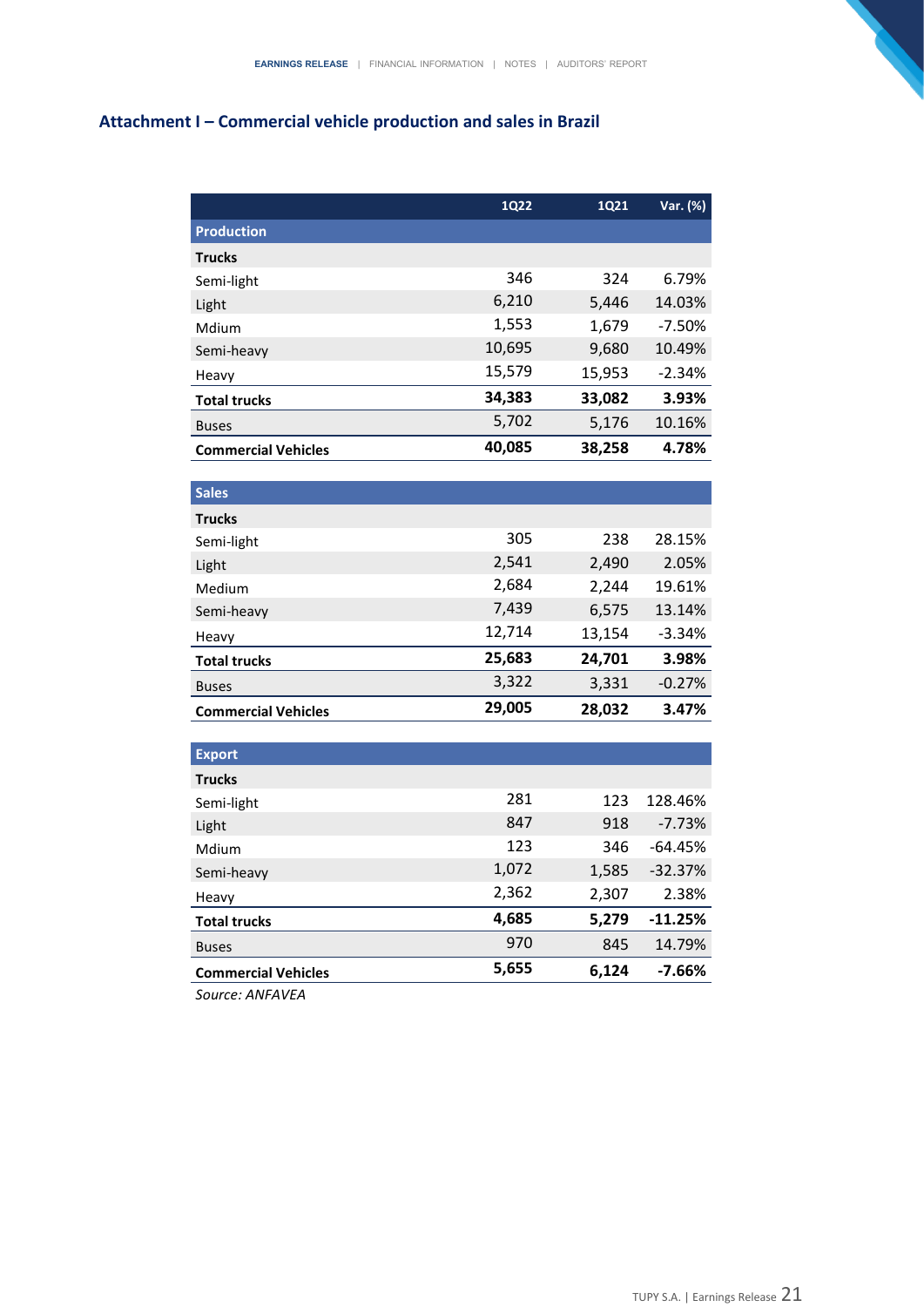# **Attachment II – Production and sales of light and commercial vehicles in foreign markets**

|                                         | <b>1Q22</b> | 1Q21      | Var. (%) |  |  |
|-----------------------------------------|-------------|-----------|----------|--|--|
| <b>North America</b>                    |             |           |          |  |  |
| <b>Production</b>                       |             |           |          |  |  |
| Passenger cars                          | 685,119     | 746,320   | -8%      |  |  |
| Light commercial vehicles - Class 1-3   | 2.986,770   | 2,875,579 | 4%       |  |  |
| % Light commercial vehicles             |             |           |          |  |  |
| Light Duty - Class 4-5                  | 20,630      | 25,820    | $-20%$   |  |  |
| Medium Duty - Class 6-7                 | 28,781      | 29,792    | $-3%$    |  |  |
| Medium Duty - Class 8                   | 71,410      | 65,305    | 9%       |  |  |
| <b>Medium &amp; Heavy Duty</b>          | 120,821     | 120,917   | 0%       |  |  |
|                                         |             |           |          |  |  |
| <b>United States</b>                    |             |           |          |  |  |
| <b>Sales</b>                            |             |           |          |  |  |
| Passenger cars                          | 679,178     | 891,276   | $-24%$   |  |  |
| Light commercial vehicles - Class 1-3   | 2,639,611   | 3,046,127 | $-13%$   |  |  |
| % Light commercial vehicles             | 79.5%       | 77.4%     |          |  |  |
| Light Duty - Class 4-5                  | 56,625      | 65,700    | $-14%$   |  |  |
| Medium Duty - Class 6-7                 | 53,580      | 59,694    | $-10%$   |  |  |
| Medium Duty - Class 8                   | 88,682      | 108,510   | $-18%$   |  |  |
| <b>Medium &amp; Heavy Duty</b>          | 198,887     | 233,904   | $-15%$   |  |  |
|                                         |             |           |          |  |  |
| <b>Europe</b>                           |             |           |          |  |  |
| <b>Sales</b>                            |             |           |          |  |  |
| Passenger cars                          | 2,245,976   | 2,560,330 | $-12%$   |  |  |
| Fonte: Automotive News; Bloomberg; ACEA |             |           |          |  |  |